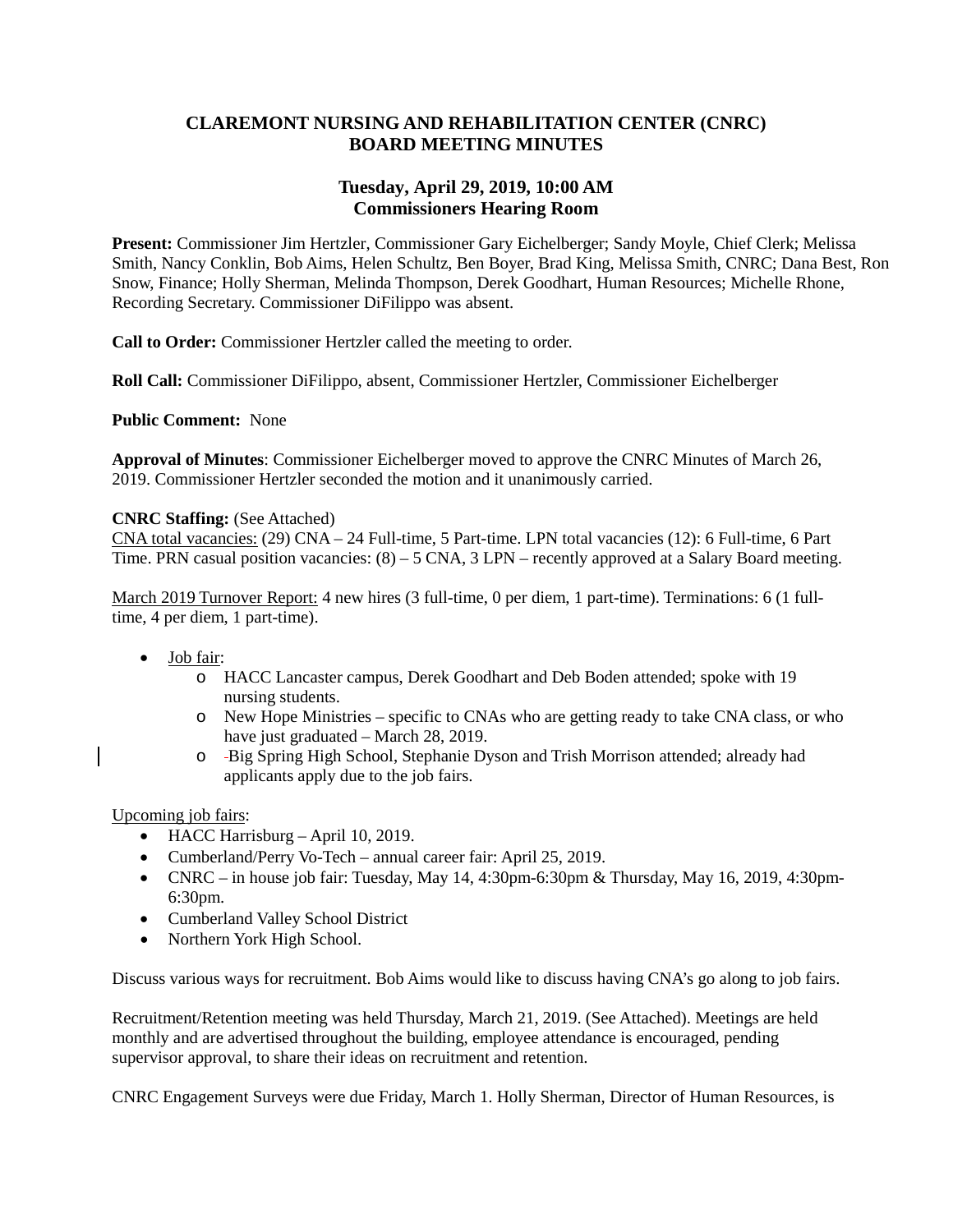compiling the information. Only 14% of staff completed the engagement survey.

### **Admissions Report – March 2019:** (See Attached)

- **Admissions and Referrals:** Helen Schultz reviewed the Summary of Admissions and Referrals Report for March 2019. She reported there were 128 referrals which resulted in 11 admissions (0 long-term; 14 short-term, 3 from previous month referrals). There were 85 denials; 3 bariatric reasons; 28 medical; 4 behavioral; 11 no beds; 3 insurance reasons; 36 staffing; 0 other. Melissa Smith provided there were 15 discharges and 6 deaths for the month of March. 5 traditional Medicare residents, 2 managed care residents.
- **Medical Assistance (MA) Approvals March 2019:** (See Attached) Melissa reported there were 6 MA approved; 23 current outstanding MA pending. (13 County Assistance Office, 3 current month, 7 prior months). (See attached)

**Financial Report – March 2019:** Ben Boyle discussed the following items. (See attached)

- o Fund Balance
- o Census
- o Revenue
- o Analytics
- o Accounts Receivable

Transition census YTD: Medicare: 5.23; commercial census: 4.90; private census: 5.10; Medicaid: 6.94; total census: 22.16; admissions: 55.

**Nursing:** Heather Raisig provided a Nursing update (See attached packet)

Identified there is no longer a Master Schedule for LPN's to evaluate open positions; Master schedule has been implemented for CNA and RN position control. In process of revising "Reassignment Policy" it will be controlled by scheduling department vs. individual nurses on floor. Discussed QM Rating data from 1, 2, 3, & 4<sup>th</sup> quarters of 2018; new OM thresholds. Reportable events for March to Department of Health: 7 other; 5 misappropriations; 5 complaints of abuse: all have been found to be unsubstantiated. Electronic Health Record: Facility currently working with newly developed UDA's in the care plan system.

### **Other Business/Discussion:**

### **FSES Update:**

Grid work may not need to be replaced; final planning and review meeting to be held in May. Noelker and Hull will focus on prints; documents previously approved were the construction documents and blueprints, and are different than the blueprints submitted for approval on what needs to be done. Noelker and Hull are planning to present at the Planning and Review meeting in May.

### **Life Safety Update:**

Inspected all doors; did not inspect the three doors that have waivers. Contractors are on site to install three doors. O2 room that has the electrical panel; Noelker and Hull presented to Planning and Review; project was approved to build a closet around the panel.

### **VA Update:**

Inspection completed. Found: electrical panels/closets, step ladder leaning against panel. Failed to complete the annual eyewash station tests; changed the plan that included the eye wash stations, moved those duties from  $3<sup>rd</sup>$  shift to  $1<sup>st</sup>$  shift, diligently completing weekly tests. Individual needs to be shown how to complete the annual tests; simple fix. Sprinkler heads located in the dock area of the Tower will need to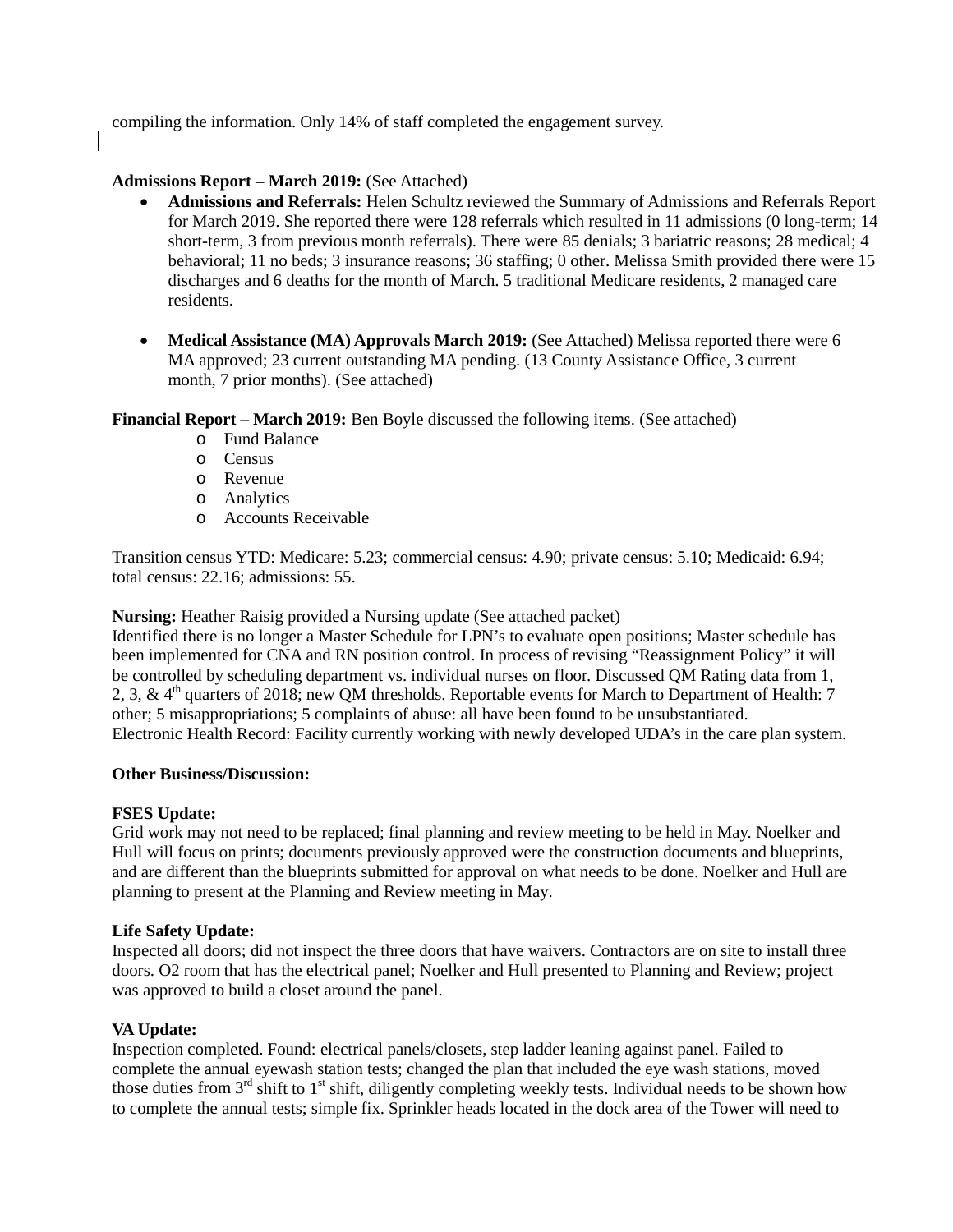be changed. Sprinkler heads are currently face down, need to be facing upwards.

### **CNRC Updates:** Bob Aims provided CNRC Updates (See Attached)

Star rating has dropped to a 3 star from a 5 star. Going to continue focusing on working towards becoming a 5 star facility. American Healthcare Association

PACAH Spring Conference; Overall response is there is not enough staffing in general.

National Skilled Care Nursing Week: begins May 12; "Living Soulfully" is the theme: Robust and Full agenda for things that are going on every day for staff.

Community Health Care/Managed Care – Training in May; September/October starts the enrollment process. UPMC, AmeriHealth, and PA Health and Wellness; UPMC will be using CNRCs casemix index as a floor the reimbursement; other two will be using the county rate as a floor for reimbursement. UPMC will be using case mix reimbursement, floor rates. Contracts are with Kairos; opportunity to negotiate those numbers uniformly from individuals from region 1 and region 2.

EAP re-orientation for managers: going to require all managers to attend the EAP training. EAP sessions are available to all employees as well.

### **Executive Session:**

**Adjournment:** There being no further business to come before the Board, Commissioner adjourned the meeting.

Respectfully Submitted,

Michelle Rhone Administrative Assistant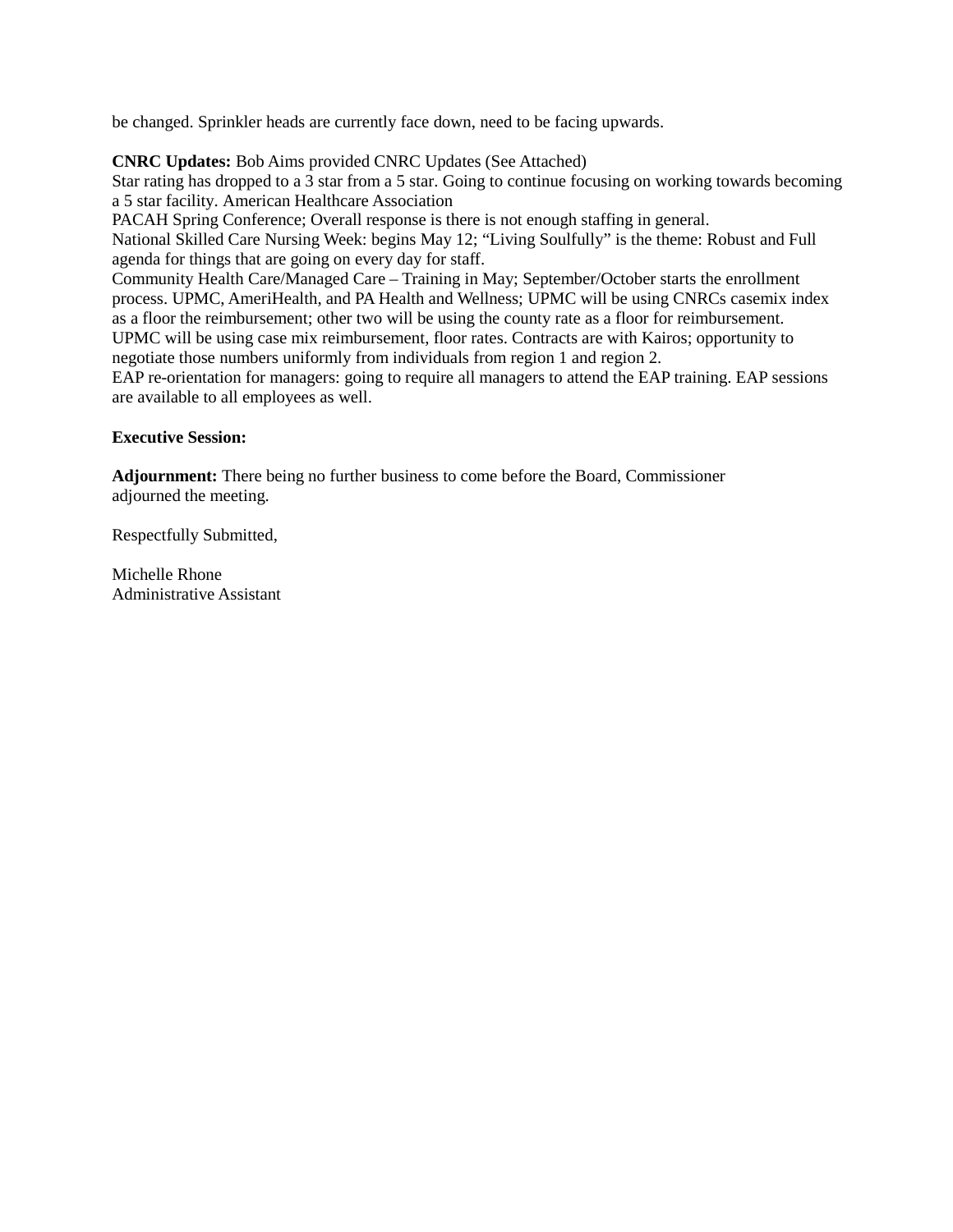### **Recruitment and Retention Meeting 03/21/2019**

### **Recruitment Notes:**

- $\bullet$ HR and managers attended Job Fairs recently
	- 1. Carlisle High School (attended by Derek, Stephanie and Robbin Tolan)
	- 2. Big Spring High School (attended by Stephanie and Trish Morrison) \*\* Already had applicants apply due to job fairs\*\*
	- 3. New Hope Ministries (coming up, Stephanie Attending) \*\* ONLY for C.N.A's\*\*
	- 4. HACC Lancaster (attended by Derek and Deb) \*spoke with 19 nursing students \*pushed pensions and benefits \*total hourly rates went over well
	- 5. CNRC job fair, coming up in May (working with Communications to promote)
	- 6. Northern York High School
	- 7. Cumberland Valley School District
- Bob would like to discuss having C.N.A's go along to job fairs
- Derek is meeting up Helen to improve Facebook page as well as discussing the possibility of a radio ad
- Discussed the option of bringing PCA's/med techs to Claremont
- Other advertising ideas:
	- 1. Placemats from dinners
	- 2. Programs at local high schools
	- 3. Renting billboards
	- 4. Renting digital signs
	- 5. Buying a "swoosh" flag (now hiring)
	- 6. Sponsor events at local high schools
	- 7. Putting ads on windows in parking lots
	- 8. TV ad
	- 9. Instagram account
- Discussion on PRN Casual positions being created (should have an answer Monday), for a total  $\bullet$ of 5 new C.N.A's and 5 LPN casual being requested.

### **Retention Notes:**

- **Employee Engagement Survey** 
	- a. Will be discussed at Monday's board meeting
	- b. Holly is compiling the information
	- c. Only 14% of staff filled them out
	- d. We are looking for suggestions on how to fix the complaints
	- e. Need to let staff know what changes we can make due to the survey suggestions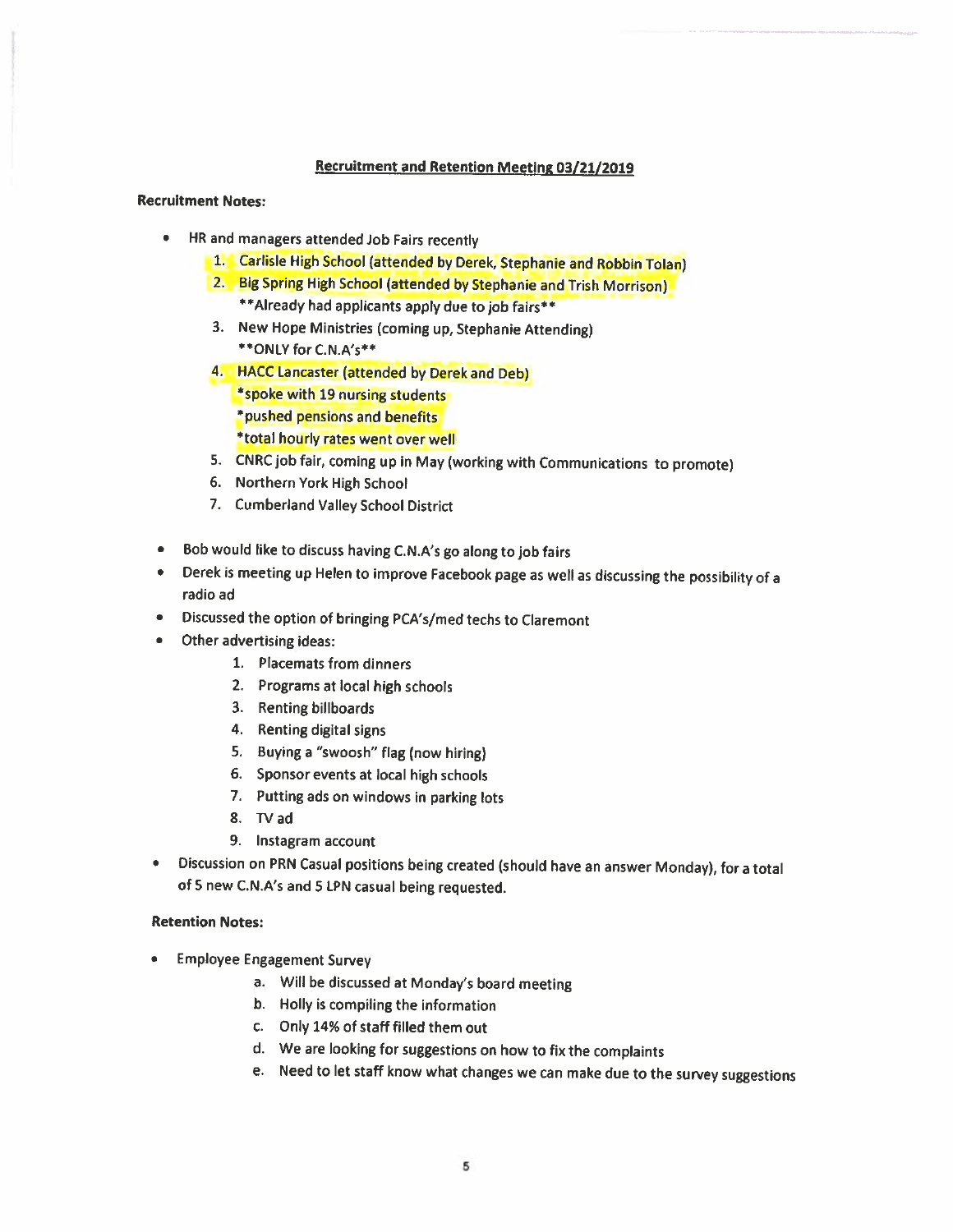- Would like to move the recruitment and retention meeting off the "carpeted hallway"
- Mentor Program
	- o Being developed by Robbin
	- o Looking for the right people to be trained
	- o Check with Jenn Goetz about training, if need be
	- o Identify the "Mentor Title" on their badge

### **Comments:**

- o Kathy Daddona says to look into the "watch program" through the state. This a retraining program at Central Susq. Intermediate Unit. Helps to get out of the Welfare System.
- o Look into providing a stipend for child care for staff
- o Bob spoke with employment skills center...he would like us to be a mentor for them and "get involved".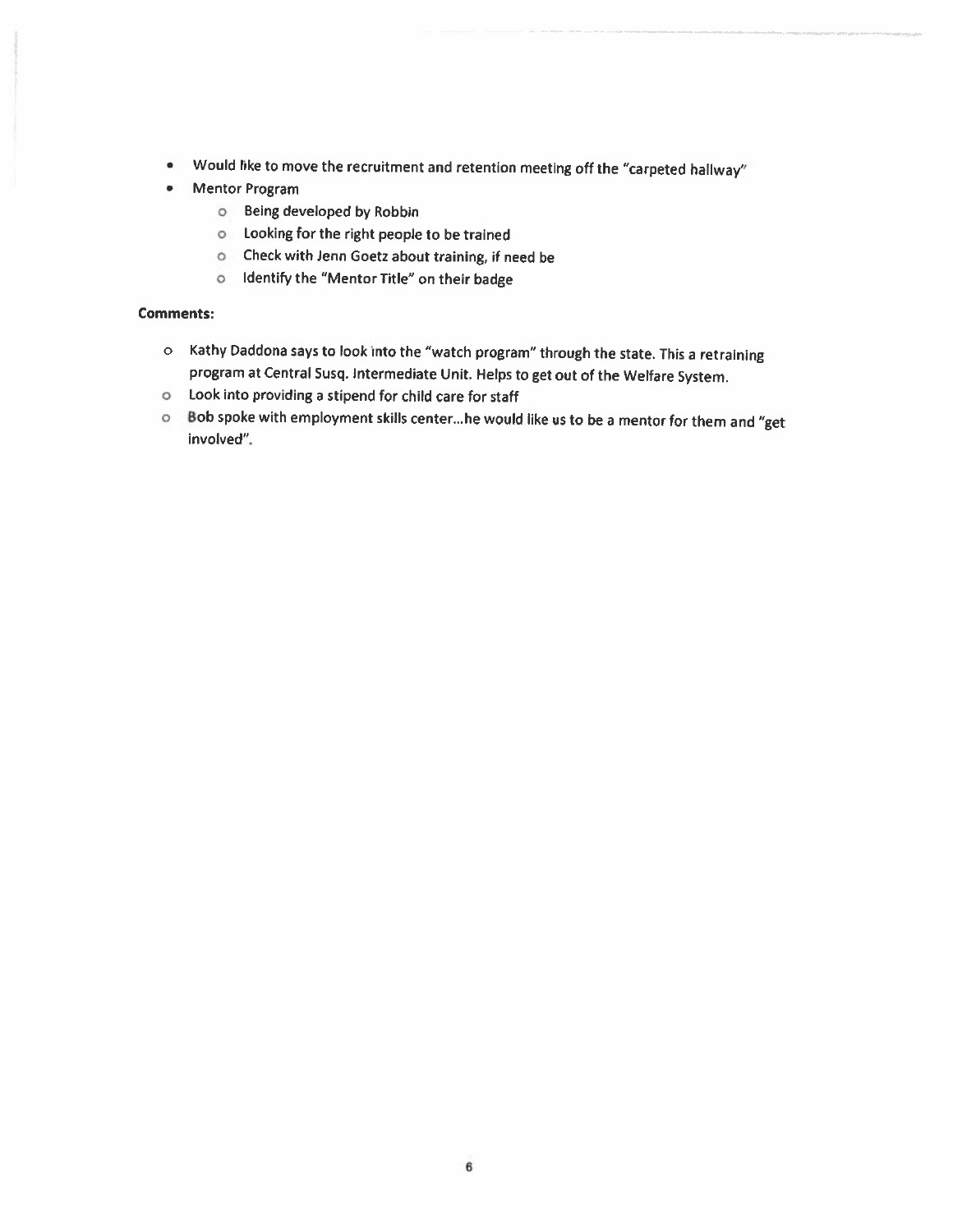### **C.N.A JOB POSTINGS**

## **Heritage Harbor**

| posting#       | Job Title | <b>FT/PT</b> | <b>Shift</b> | Weekend | Date posted | <b>Close Date</b> |
|----------------|-----------|--------------|--------------|---------|-------------|-------------------|
| <b>NH3158</b>  | C.N.A     |              | 2:30P-11P    |         | <b>OPEN</b> | luntil filled     |
| <b>NH3158</b>  | C.N.A     | <b>CT</b>    | 2:30P-11P    |         | <b>OPEN</b> | until filled      |
| <b>INH3124</b> | C.N.A     | --           | 16:30A-7P    |         | lOPEN       | luntil filled     |

# C-WING

| <b><i><u>COMMAND</u></i></b><br>NH3043<br><b><i><u>ALCOHOL: 2001</u></i></b> | ---<br>C.N.A         | ----<br>$\epsilon = -1$ | ------<br>חיו<br><u>.</u><br>--<br>---<br>-- | .    | ODENI<br>EN     | $P - 0.5$                                                                                                                                    |
|------------------------------------------------------------------------------|----------------------|-------------------------|----------------------------------------------|------|-----------------|----------------------------------------------------------------------------------------------------------------------------------------------|
| <b>NH3194</b><br>------                                                      | N<br><u></u><br>____ | ---<br>___              | <b>FR</b><br>1P-7A<br>LV.J<br>_____          | ____ | --<br>∩DEN<br>◡ | <b>filled</b><br>umi<br>--<br>and the state of the state of the state of the state of the state of the state of the state of the state of th |

## **1ST FLOOR**

| <b>NH3148</b> | C.N.A | -     | 6:30P-7A    | <b>OPEN</b> | until filled |
|---------------|-------|-------|-------------|-------------|--------------|
| NH3063        | C.N.A | l r T | $16:30P-7A$ | <b>OPEN</b> | until filled |
| NH3286        | C.N.A |       | 2:30P-11P   | <b>OPEN</b> | until filled |

# **2ND FLOOR**

| <b>NH3082</b>  | C.N.A |                   | 6:30A-7P WP | IOPEN        | until filled  |
|----------------|-------|-------------------|-------------|--------------|---------------|
| <b>INH3139</b> | C.N.A |                   | 2:30P-11P   | <b>OPEN</b>  | until filled  |
| <b>NH3052</b>  | C.N.A | <b>CONTRACT</b>   | 2:30P-11P   | <b>IOPEN</b> | luntil filled |
| NH3106         | C.N.A |                   | 16:30a-7p   | <b>OPEN</b>  | until filled  |
| <b>NH3136</b>  | C.N.A | <b>CONTRACTOR</b> | 6:30a-7p    | IOPEN        | until filled  |

# **3RD FLOOR**

| <b>NH3058</b> | C.N.A               | $- -$          | 6:30P-7A    | <b>OPEN</b> | until filled |
|---------------|---------------------|----------------|-------------|-------------|--------------|
| <b>NH3135</b> | C.N.A               | $- -$          | 10:30P-7A   | <b>OPEN</b> | until filled |
| NH3164        | C.N.A<br>---------- | <b>COMPANY</b> | 5:30A-7P WP | <b>OPEN</b> | until filled |

## **TRANSITIONS**

| <b>NH3157</b>  | C.N.A | -- | 2:30P-11P | <b>OPEN</b>  | until filled |
|----------------|-------|----|-----------|--------------|--------------|
| <b>NH3089</b>  | C.N.A |    | 2:30P-11P | <b>OPEN</b>  | until filled |
| <b>NH8049</b>  | C.N.A |    | 6:30A-3P  | <b>IOPEN</b> | until filled |
| <b>NH8075</b>  | C.N.A |    | 6:30A-3P  | <b>OPEN</b>  | until filled |
| <b>INH8099</b> | C.N.A | דם | 2:30P-11P | IOPEN        | until filled |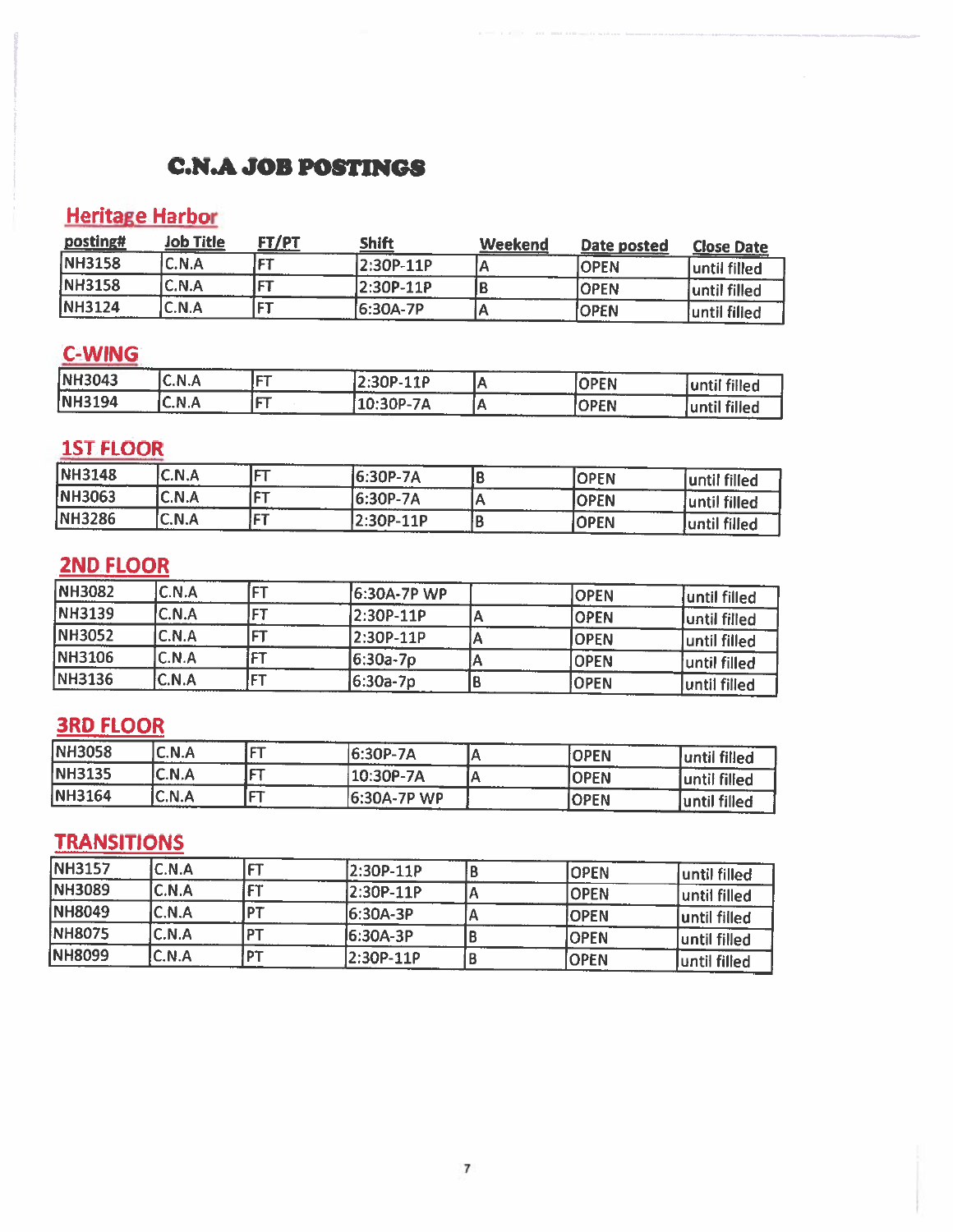# **FLOATS**

| <b>NH3068</b> | C.N.A        | ET        | 10:30P-7A |    | <b>OPEN</b> | until filled |
|---------------|--------------|-----------|-----------|----|-------------|--------------|
| <b>NH3184</b> | C.N.A        |           | 10:30P-7A | Ά. | <b>OPEN</b> | until filled |
| NH3147        | C.N.A        |           | 2:30P-11P | А  | <b>OPEN</b> | until filled |
| NH3160        | C.N.A        |           | 2:30P-11P |    | <b>OPEN</b> | until filled |
| <b>NH3198</b> | <b>C.N.A</b> |           | 6:30A-3P  | А  | <b>OPEN</b> | until filled |
| <b>NH3159</b> | C.N.A        |           | 6:30A-3P  |    | <b>OPEN</b> | until filled |
| <b>NH8021</b> | C.N.A        | <b>PT</b> | 2:30P-11P |    | <b>OPEN</b> | until filled |
| <b>NH8068</b> | C.N.A        | iот       | 10:30P-7A |    | <b>OPEN</b> | until filled |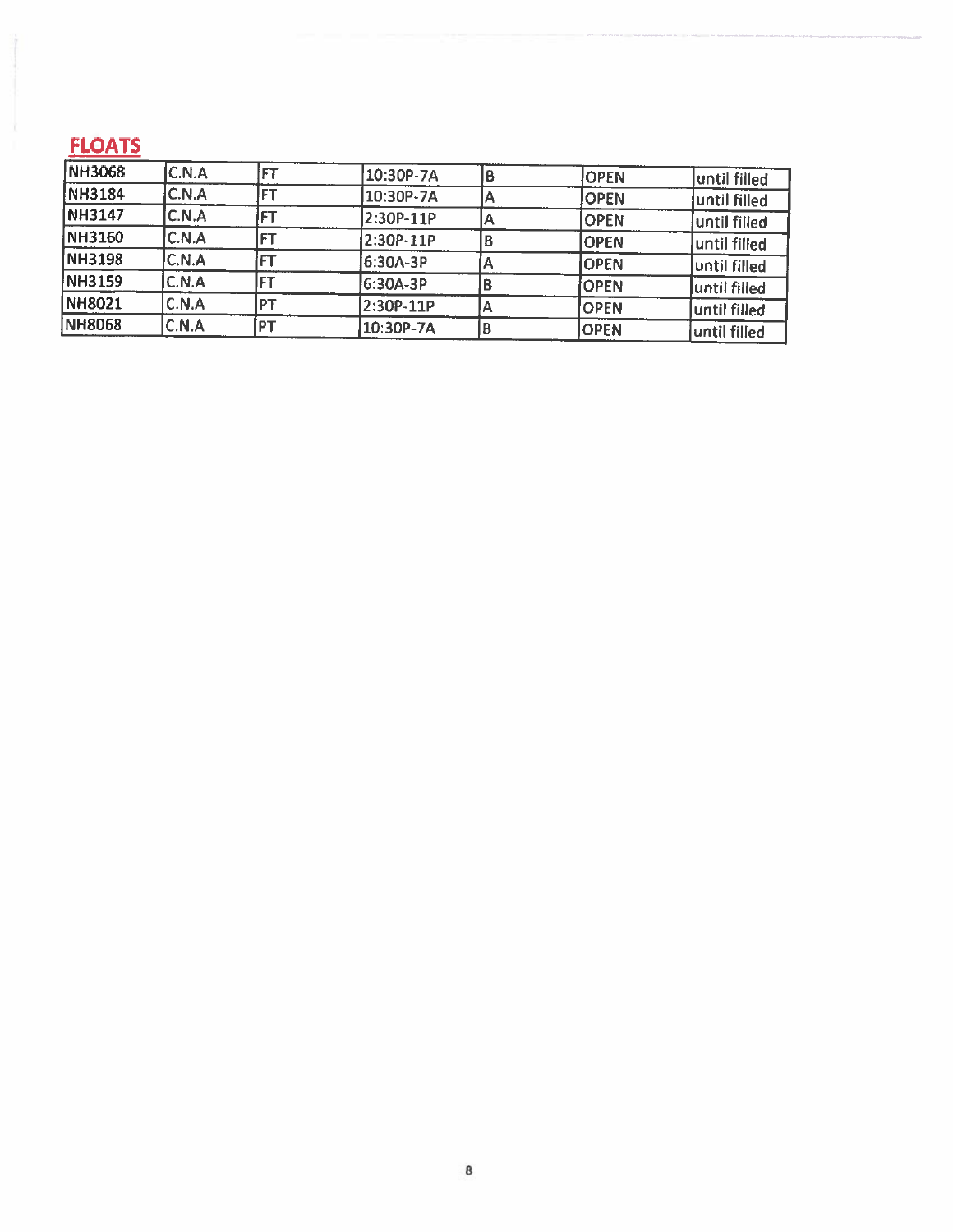# **LPN POSTINGS**

1ST FLOOR

| posting#           | <b>Job Title</b> | FT/PT     | <b>Shift</b> | Weekend | Date posted | <b>Close Date</b>   |
|--------------------|------------------|-----------|--------------|---------|-------------|---------------------|
| <b>NH2041</b>      | <b>ILPN</b>      | FT        | 6:30P-7A     | B       | <b>OPEN</b> | UNTIL FILLED        |
|                    |                  |           |              |         |             |                     |
| <b>Transitions</b> |                  |           |              |         |             |                     |
| <b>NH2042</b>      | <b>LPN</b>       | <b>FT</b> | 6:30P-7A     | B       | <b>OPEN</b> | UNTIL FILLED        |
|                    |                  |           |              |         |             |                     |
| <b>FLOATS</b>      |                  |           |              |         |             |                     |
| <b>NH2043</b>      | <b>LPN</b>       | FT.       | 2:30P-11P    | B       | <b>OPEN</b> | UNTIL FILLED        |
| <b>NH2030</b>      | <b>LPN</b>       | FT        | $2:30P-11P$  | B       | <b>OPEN</b> | UNTIL FILLED        |
| NH2047             | <b>LPN</b>       | FT        | 2:30P-11P    | A       | <b>OPEN</b> | UNTIL FILLED        |
| <b>NH2034</b>      | <b>LPN</b>       | FT        | 2:30P-11P    | Α       | <b>OPEN</b> | UNTIL FILLED        |
| <b>NH8027</b>      | <b>LPN</b>       | PT        | 6:30A-3P     | Α       | <b>OPEN</b> | <b>UNTIL FILLED</b> |
| <b>NH8055</b>      | <b>LPN</b>       | PT        | 2:30P-11P    | A       | <b>OPEN</b> | <b>UNTIL FILLED</b> |
| <b>NH8077</b>      | <b>LPN</b>       | PT        | 2:30P-11P    | А       | <b>OPEN</b> | UNTIL FILLED        |
| <b>NH8064</b>      | <b>LPN</b>       | <b>PT</b> | 2:30P-11P    | B       | <b>OPEN</b> | UNTIL FILLED        |
| <b>NH8054</b>      | <b>LPN</b>       | PT        | 2:30P-11P    | B       | <b>OPEN</b> | <b>UNTIL FILLED</b> |
| NH8055             | <b>LPN</b>       | PT        | 2:30P-11P    | A       | <b>OPEN</b> | <b>UNTIL FILLED</b> |

129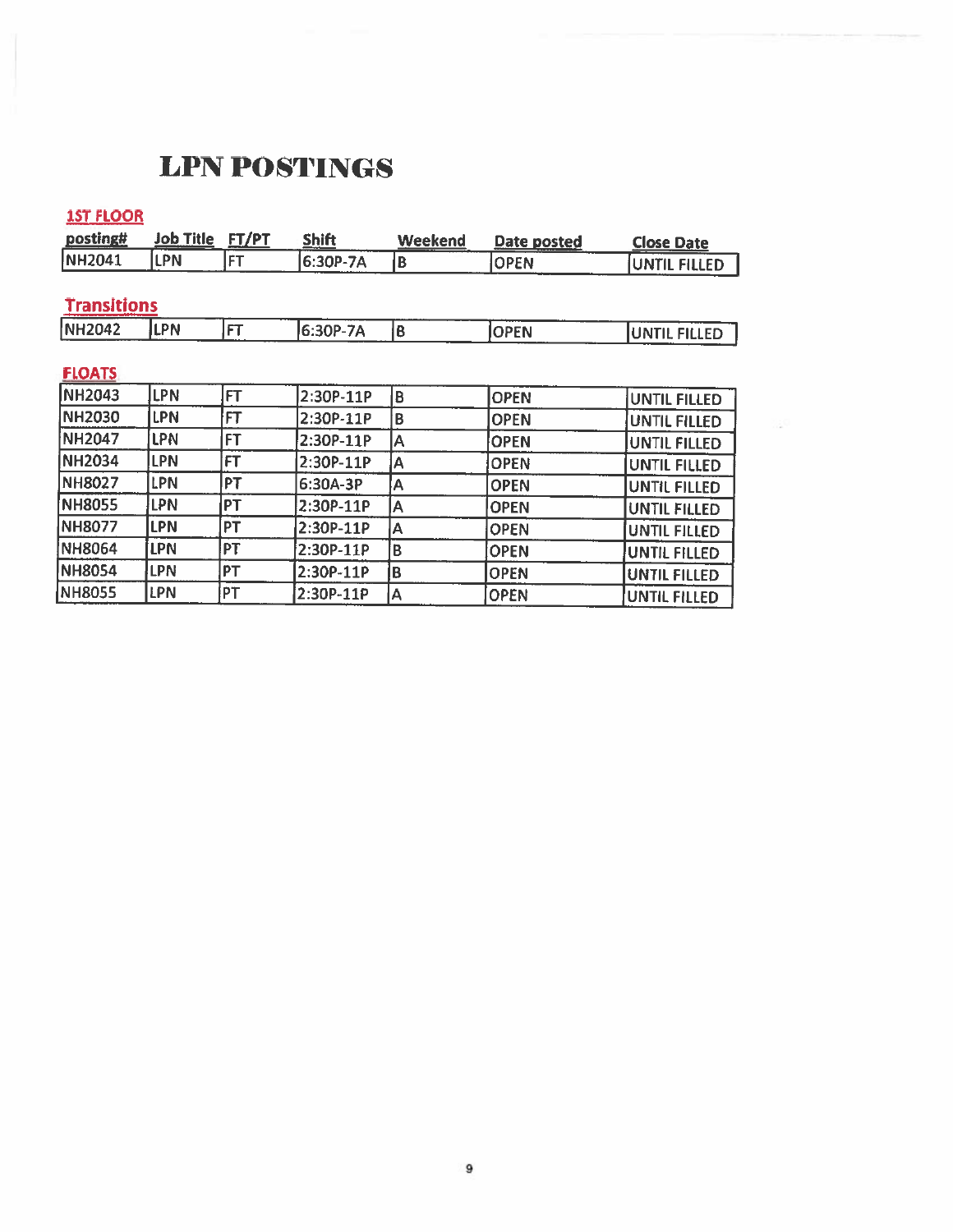### **PRN CASUAL POSITIONS**

| posting#      | <b>Job Title</b> | <b>FT/PT</b> | Date posted | <b>Close Date</b> |
|---------------|------------------|--------------|-------------|-------------------|
| NH9118        | C.N.A            | <b>PRN</b>   | <b>OPEN</b> | UNTIL FILLED      |
| <b>NH9119</b> | C.N.A            | PRN          | <b>OPEN</b> | UNTIL FILLED      |
| <b>NH9120</b> | C.N.A            | PRN          | <b>OPEN</b> | UNTIL FILLED      |
| NH9121        | C.N.A            | PRN          | <b>OPEN</b> | UNTIL FILLED      |
| <b>NH9122</b> | C.N.A            | PRN          | <b>OPEN</b> | UNTIL FILLED      |
| <b>NH9123</b> | LPN              | <b>PRN</b>   | <b>OPEN</b> | UNTIL FILLED      |
| NH9124        | LPN              | PRN          | <b>OPEN</b> | UNTIL FILLED      |
| NH9125        | LPN              | <b>PRN</b>   | <b>OPEN</b> | UNTIL FILLED      |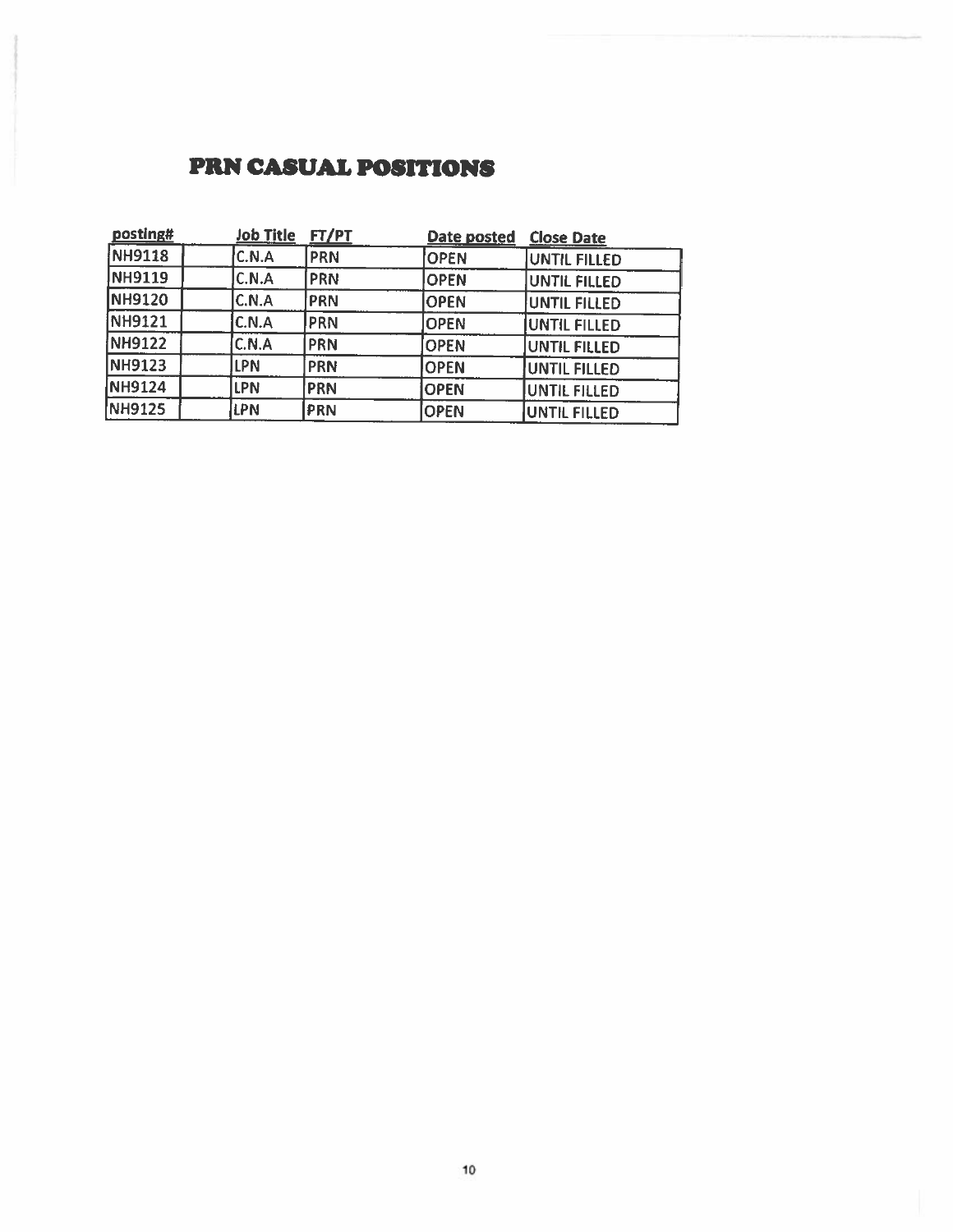### HRR-19b (County Employment Status - Commissioners)

4/24/19 9:30 am Page 1 of 1

### \*\*\* Nursing Home Only \*\*\*

### For the Period Beginning 03/01/2019 and Ending 03/31/2019

| <b>Hires</b>    |                  |            |              |              |                 |                           |                    |                    |
|-----------------|------------------|------------|--------------|--------------|-----------------|---------------------------|--------------------|--------------------|
| FT              |                  |            |              |              |                 |                           |                    |                    |
|                 | <b>Hire Date</b> | <b>Emp</b> | <b>PL</b>    | Dept         | <b>Position</b> | Title                     |                    |                    |
|                 | 3/14/2019        | 10399      | <b>NHOME</b> | <b>SKNRC</b> | <b>NH3123</b>   | C.N.A.                    |                    |                    |
|                 | 3/14/2019        | 11259      | <b>NHOME</b> | <b>SKNRC</b> | <b>NH3069</b>   | C.N.A.                    |                    |                    |
|                 | 3<br>3/28/2019   | 12104      | <b>NHOME</b> | <b>SKNRH</b> | <b>NH3066</b>   | C.N.A.                    |                    |                    |
| PT              |                  |            |              |              |                 |                           |                    |                    |
|                 | <b>Hire Date</b> | <b>Emp</b> | PL.          | Dept         | <b>Position</b> | <b>Title</b>              |                    |                    |
|                 | 3/28/2019        | 12105      | <b>NHOME</b> | <b>DIET</b>  | <b>NH8039</b>   | Dietary Alde PT           |                    |                    |
| <b>Terms</b>    |                  |            |              |              |                 |                           |                    |                    |
| FT              |                  |            |              |              |                 |                           |                    |                    |
|                 | Term Date        | <b>Emp</b> | PL.          | <b>Dept</b>  | <b>Position</b> | Title                     | <b>Rehire Elig</b> | <b>Reason Code</b> |
|                 | 3/28/2019        | 12087      | <b>NHOME</b> | <b>DIET</b>  | <b>NH3224</b>   | Dietary Aide              | 0                  | TV-UNKNOWN         |
| <b>PER DIEM</b> |                  |            |              |              |                 |                           |                    |                    |
|                 | Term Date        | <b>Emp</b> | PL.          | <b>Dept</b>  | <b>Position</b> | Title                     | <b>Rehire Elig</b> | <b>Reason Code</b> |
|                 | 3/7/2019         | 5194       | <b>NHOME</b> | SKNR1        | NH9033          | C.N.A. PRN                | N                  | TV-VSP             |
|                 | 3/7/2019         | 11311      | <b>NHOME</b> | <b>SKNR1</b> | <b>NH9029</b>   | L.P.N. Charge Nurse PRN   | N                  | <b>TV-VSP</b>      |
|                 | 3/7/2019         | 11916      | <b>NHOME</b> | SKNR1        | NH9009          | <b>Nursing Supervisor</b> | Ν                  | TV-VSP             |
|                 | 3/18/2019<br>4   | 11505      | <b>NHOME</b> | SKNR1        | NH9003          | L.P.N. Charge Nurse PRN   | Y                  | <b>TV-WORK</b>     |
| <b>PT</b>       |                  |            |              |              |                 |                           |                    |                    |
|                 | <b>Term Date</b> | <b>Emp</b> | PL           | <b>Dept</b>  | <b>Position</b> | Title                     | <b>Rehire Elig</b> | <b>Reason Code</b> |
|                 | 3/4/2019         | 11585      | <b>NHOME</b> | <b>DIET</b>  | <b>NH8012</b>   | Dietary Aide PT           | Y                  | <b>TV-UNKNOWN</b>  |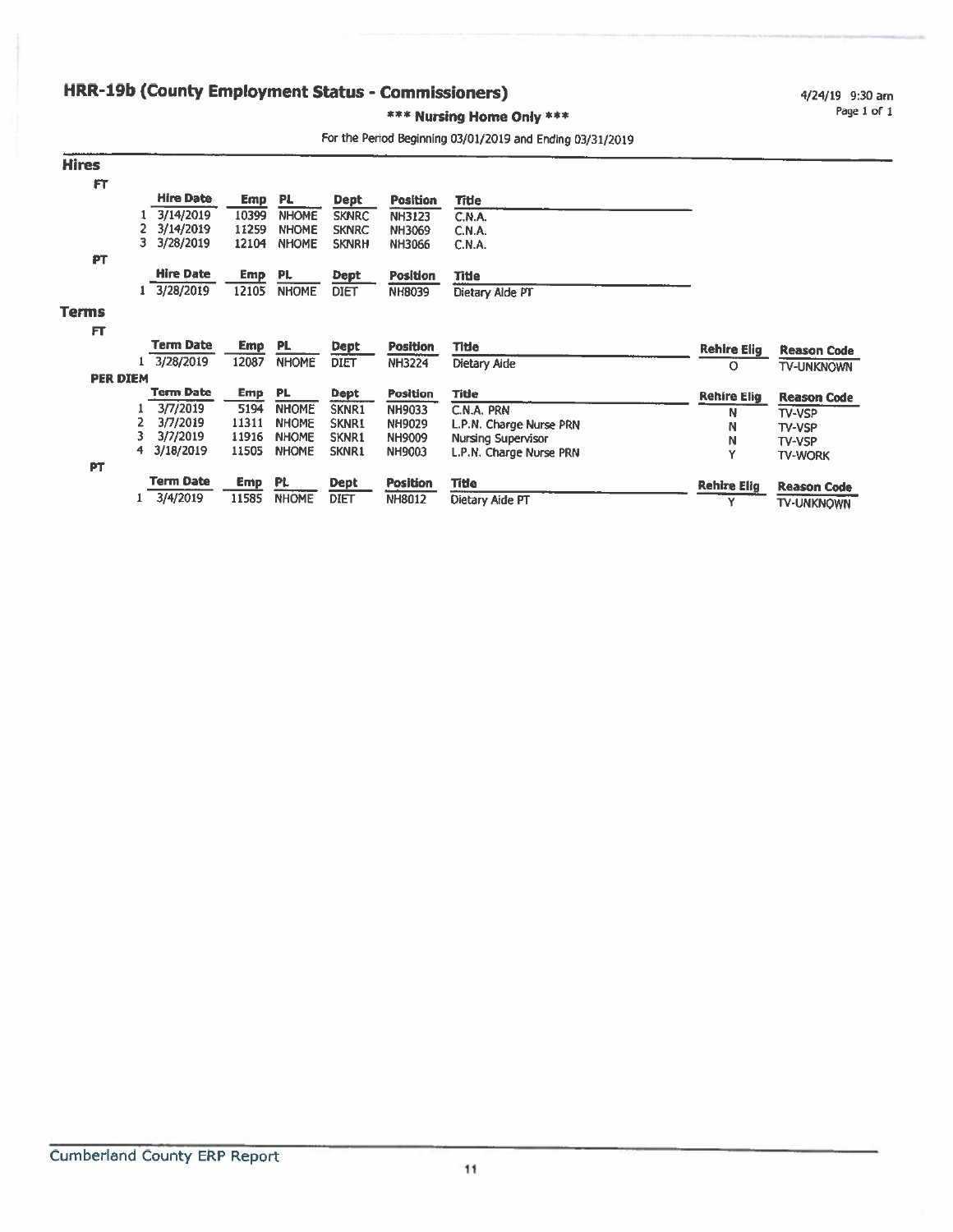#### **Summary of Referrals and Admissions** and other Pertinent Data March-19

#### **APPROVALS**

|                             | <b>Mar-19</b> | $Fe b-19$ | Jan-19 |
|-----------------------------|---------------|-----------|--------|
| Admitted                    | 11            | 21        | 17     |
| Pending admisstion          | 1             | 2         | 2      |
| discharged home             | 1             | 8         | 3      |
| sent to other SNF           | 24            | 28        | 32     |
| No Beds                     | 5             | 2         | 14     |
| Insurance                   | 1             |           | ۵      |
| Pending decision            | 0             | Ω         | 3      |
| Deceased prior to admission | ٥             | o         | 0      |
| Other                       | C             |           | 0      |

#### **DENIALS** Mar-19 Feb-19 Jan-19 Bariatric  $\overline{3}$ Medical 28 Behavioral  $\overline{\mathbf{4}}$ No Beds  $11.$ fnsurance  $\overline{\mathbf{3}}$ Staffing 36 Other  $\pmb{0}$

#### **Total Referrals**

Approvals Denials

| 43  | 62  | 71  |
|-----|-----|-----|
| 85  | 102 | 99  |
| 128 | 164 | 170 |

| <b>ADMISSIONS</b>              |  |
|--------------------------------|--|
| <b>Current month referrals</b> |  |
| <b>Waiting list</b>            |  |
| Previous month referrals       |  |
|                                |  |

. . . . . . . . .

| 11 |    |    |
|----|----|----|
| ٥  |    |    |
|    |    | 6  |
|    | 23 | 24 |
|    |    |    |

 $\mathbf 1$ 

37

 $11$ 

37

 $\boldsymbol{8}$ 

 $\overline{\mathbf{5}}$ 

 $\overline{\mathbf{3}}$ 

 $\overline{2}$ 

38

 ${\bf 11}$ 

 $32$ 

 $\mathbf 9$ 

 $\pmb{4}$ 

 $\overline{\mathbf{3}}$ 

| <b>ADMISSIONS DETAIL</b>  |   | Long Term   Short Term | <b>Total</b> |
|---------------------------|---|------------------------|--------------|
| <b>Medicaid Pending</b>   | Ω |                        | o            |
| <b>Medical Assistance</b> | Ο | o                      | o            |
| Medicare                  |   | 11                     | 11           |
| Private pay               |   | o                      | 0            |
| Veterans                  |   | O                      |              |
| Insurance                 |   |                        | 3            |
| Hospice                   |   |                        |              |
| <b>Total Admissions</b>   |   | L4                     | 14           |

| <b>RECORD OF DISCHARGES and DEATHS</b> |    |    |        | <b>MCA CENSUS AT</b> | 03/31/19 |
|----------------------------------------|----|----|--------|----------------------|----------|
| <b>Discharges</b><br>Deaths            | 15 | 19 | 13     | <b>Traditional</b>   |          |
|                                        | 21 | 21 | -<br>ᄾ | <b>Managed Care</b>  |          |

### **Medicaid Applications Month End Snapshot**

|                             |                                   | <b>Mar-19</b> | <b>Feb-19</b> | Jan-19 |
|-----------------------------|-----------------------------------|---------------|---------------|--------|
| MA Approved                 |                                   |               |               | 9      |
| <b>Pending Applications</b> |                                   |               |               |        |
|                             | MA Pending - County Asst Office   | 13            | 15            | 8      |
|                             | MA Pending - Current Month        | з             |               | s      |
|                             | <b>MA Pending - Prior Months</b>  |               |               |        |
|                             | <b>Total pending applications</b> | 23            | 26            |        |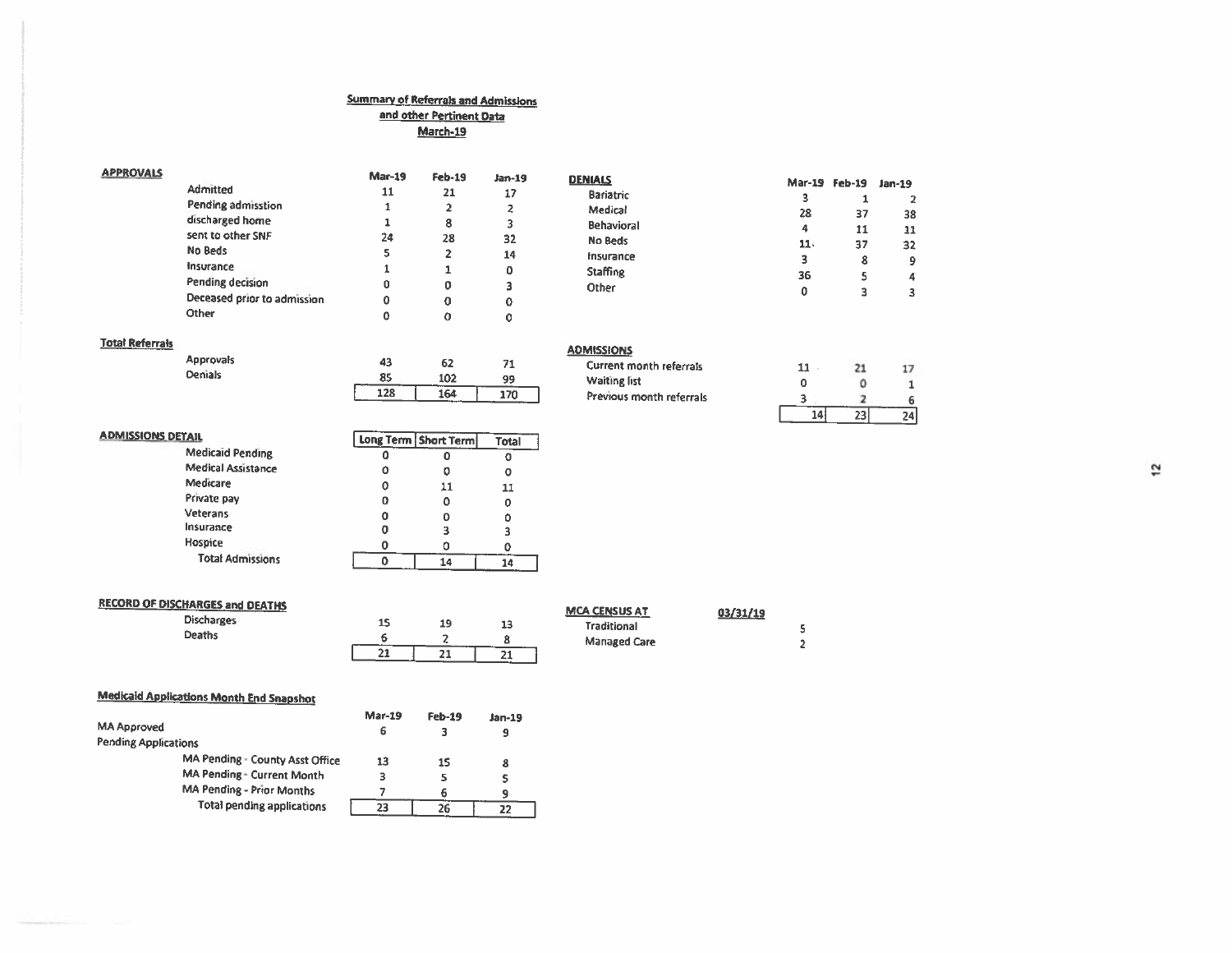### **CNRC Key Indicators**

| Census/Volume    | <b>Budget (YTD)</b> | <b>Actual (YTD)</b> | Var. Inc/(Mar) | Fav/(Unfav)           | <b>Prior (YTD)</b> | <b>Actual (YTD)</b> | Var. Inc/(Mar) | Fav/(Unfav         |
|------------------|---------------------|---------------------|----------------|-----------------------|--------------------|---------------------|----------------|--------------------|
| Avg Daily Census | 267.00              | 256.53              |                | $(10.47)$ Unfavorable | 260.53             | 256.53              | (4.00)         | Unfavorable        |
| Census Days      | 24,030              | 23,088              |                | (942) Unfavorable     | 23,448             | 23,088              | (360)          | <b>Unfavorable</b> |

Revenue surplus(shortfall)  $\overline{\left| \right. 5 \left. \right. \left. \right. \left. \left. \right. \left. \right. \left. \left. \right. \left. \right. \left. \right. \left. \right. \left. \left. \right. \right. \left. \left. \right. \left. \right. \left. \right. \left. \left. \right. \right. \left. \left. \right. \left. \right. \left. \left. \right. \left. \right. \left. \right. \left. \right. \left. \right. \left. \left. \right. \right. \left. \left. \right. \left. \right. \left. \left. \right. \left. \right. \left. \right. \left. \right. \left. \right. \left$ 

### **Transitions Census**

|                       | 111 | 55    | (56)   | 88    | 55    | (33)   |  |
|-----------------------|-----|-------|--------|-------|-------|--------|--|
| Admissions            | 27  | 22.16 | (4.84) | 27.46 | 22.16 | (5.30) |  |
| <b>Total Census</b>   |     | 6.94  | 6.94   |       | 6.94  | 6.94   |  |
| Medicaid Census       |     | 5.10  | 5.10   |       | 5.10  | 5.10   |  |
| <b>Private Census</b> |     |       |        |       | 4.90  | (8.19) |  |
| Commercial Ins Census | 13  | 4.90  | (8.10) | 13.09 |       |        |  |
| Medicare A Census     | 14  | 5.23  | (8.77) | 14.37 | 5.23  | (9.14) |  |



### ADC trend for March for years indicated

|               | 2016   | 2017   | 2018   | 2019           |
|---------------|--------|--------|--------|----------------|
| January       | 263.16 | 265.71 | 260.03 | 256.16         |
| February      | 268.10 | 264.46 | 260.46 | 259.82         |
| March         | 266.55 | 257.65 | 261.19 | 253.94         |
| April         | 259.80 | 257.20 | 261.90 | $\blacksquare$ |
| May           | 259.71 | 256.42 | 268.29 | ٠              |
| June          | 259.60 | 264.60 | 263.13 | ۰              |
| July          | 269.03 | 267.52 | 268.58 | ۰              |
| <b>August</b> | 273.35 | 257.23 | 264.84 | $\blacksquare$ |
| September     | 268.67 | 255.50 | 262.17 |                |
| October       | 270.87 | 262.48 | 268.10 | ù              |
| November      | 265.10 | 264.97 | 265.60 | ٠              |
| December      | 267.00 | 260.81 | 254.97 |                |
|               |        |        |        |                |

|                              | 1st Qtr        | 2nd Qtr        | 3rd Qtr        | 4th Qtr      |                    | 1st Qtr        | 2nd Qtr        | 3rd Qtr        | 4th Qtr        |
|------------------------------|----------------|----------------|----------------|--------------|--------------------|----------------|----------------|----------------|----------------|
| <b>Skilled Census - Days</b> |                |                |                |              | <b>Skilled ADC</b> |                |                |                |                |
| 2019                         | 1,218          |                | $\sim$         | -            | 2019               | 13.53          |                | $\sim$         | a.             |
| 2018<br>2017                 | 2,235<br>2,630 | 2,185<br>2,217 | 1,777<br>1,883 | 1638<br>2563 | 2018<br>2017       | 24.83<br>29.22 | 24.01<br>24.36 | 19.32<br>20.47 | 17.80<br>27.86 |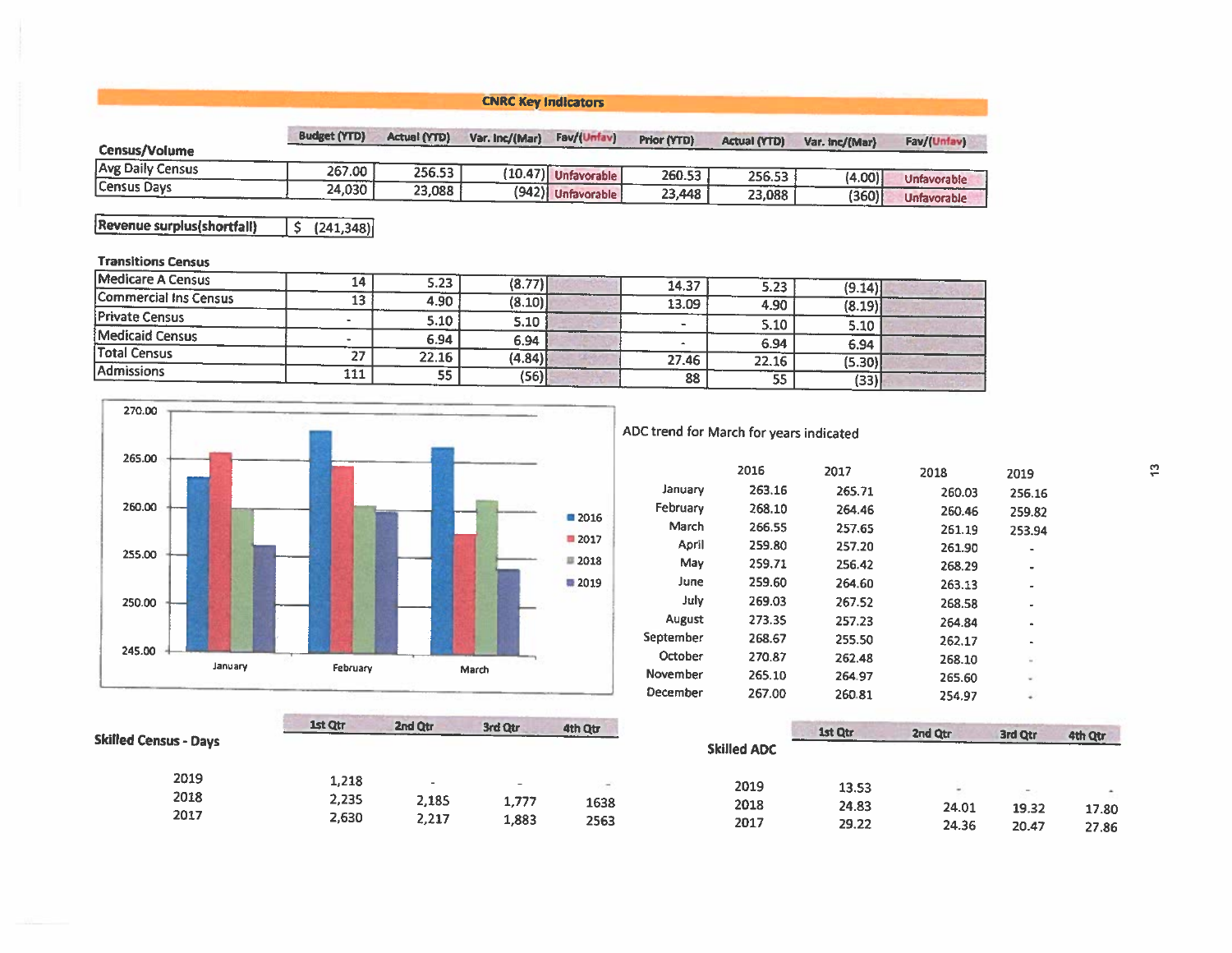### **CNRC Key Indicators**

|                               | <b>Budget (YTD)</b>    |    | <b>Actual (YTD)</b> |   | Var. Inc/(Mar) | Fav/(Unfav)                          | <b>Prior (YTD)</b> | <b>Actual (YTD)</b> | Var. Inc/(Mar) | Fav/(Unfav)         |
|-------------------------------|------------------------|----|---------------------|---|----------------|--------------------------------------|--------------------|---------------------|----------------|---------------------|
| <b>Reimbursement Rate/Mix</b> |                        |    |                     |   |                |                                      |                    |                     |                |                     |
| Avg. Room & Board Rate        | $256.93$   \$          |    | 242.09              | Ŝ |                | (14.84) Unfavorable   \$             | 250.94             | 242.09              |                |                     |
| Avg. Resident Rev Rate        | $278.38$ S             |    | 256.21              |   |                |                                      |                    |                     |                | (8.85) Unfavorable  |
|                               |                        |    |                     |   |                | $(22.17)$ Unfavorable   \$           | 270.12             | 256.21              |                | (13.91) Unfavorable |
| Revenue surplus(shortfall)    | (511, 887)             |    |                     |   |                |                                      |                    |                     |                |                     |
| Medicare Rate Average         | $533.53$ $\frac{1}{5}$ |    | 527.33              |   |                | (6.20) Unfavorable   \$              | 508.98             | 527.33              |                |                     |
| Medicaid Rate Average         | $215.78$   \$          |    | 213.10              |   |                | $(2.68)$ Unfavorable $\overline{5}$  |                    |                     |                | 18.35 Favorable     |
| Private Pay Rate Average      | 331.00                 | -S |                     |   |                |                                      | 211.23             | 213.10              | 1.87           | Favorable           |
|                               |                        |    | 340.20              |   |                | 9.20 Favorable                       | 329.82             | 340.20              |                | 10.38 Favorable     |
| Veterans Rate Average         | $256.38$   \$          |    | 273.35              |   |                | 16.97 Favorable                      | 269.62             | 273.35              | 3.73           | Favorable           |
| Comm Ins Rate Average         | $438.85$ $\frac{1}{5}$ |    | 327.82              |   |                | $(111.03)$ Unfavorable $\frac{1}{5}$ | 347.41             | 327.82              |                | (19.59) Unfavorable |

|                       | Goal  | <b>Actual (Mar 2019)</b> | Var. Inc/(Mar) | Fav/(Unfav)      | <b>Prior (Mar)</b> | Actual (Mar 2019) |                |                  |
|-----------------------|-------|--------------------------|----------------|------------------|--------------------|-------------------|----------------|------------------|
| Account Receivable    |       |                          |                |                  |                    |                   | Var. Inc/(Mar) | Fav/(Unfav)      |
| % AR > 120 days       | 14%   | 11.02%                   |                | -2.98% Favorable | 17.37%             |                   |                |                  |
| Rev - Days in AR      | 65.00 | 56.78                    |                | (8.22) Favorable | 63.31              | 11.02%            |                | -6.35% Favorable |
| W/O as % of Oper. Rev | 1%    | 0.14%                    |                | -0.86% Favorable |                    | 56.78             |                | (6.53) Favorable |
|                       |       |                          |                |                  | 0.27%              | 0.14%             |                | -0.13% Favorable |

| <b>Fund Balance</b> | 12/31/2018 | 3/31/2019 | Var. Inc/(Mar) | Fav/(Unfav)                  | 3/31/2018 | 3/31/2019 | Var. Inc/(Mar) | Fav/(Unfav)       |
|---------------------|------------|-----------|----------------|------------------------------|-----------|-----------|----------------|-------------------|
| <b>Fund Balance</b> | 2,572,901  | 2,107,467 |                | $(465, 434)$ Unfavorable   S | 1,895,035 | 2,107,467 |                | 212,432 Favorable |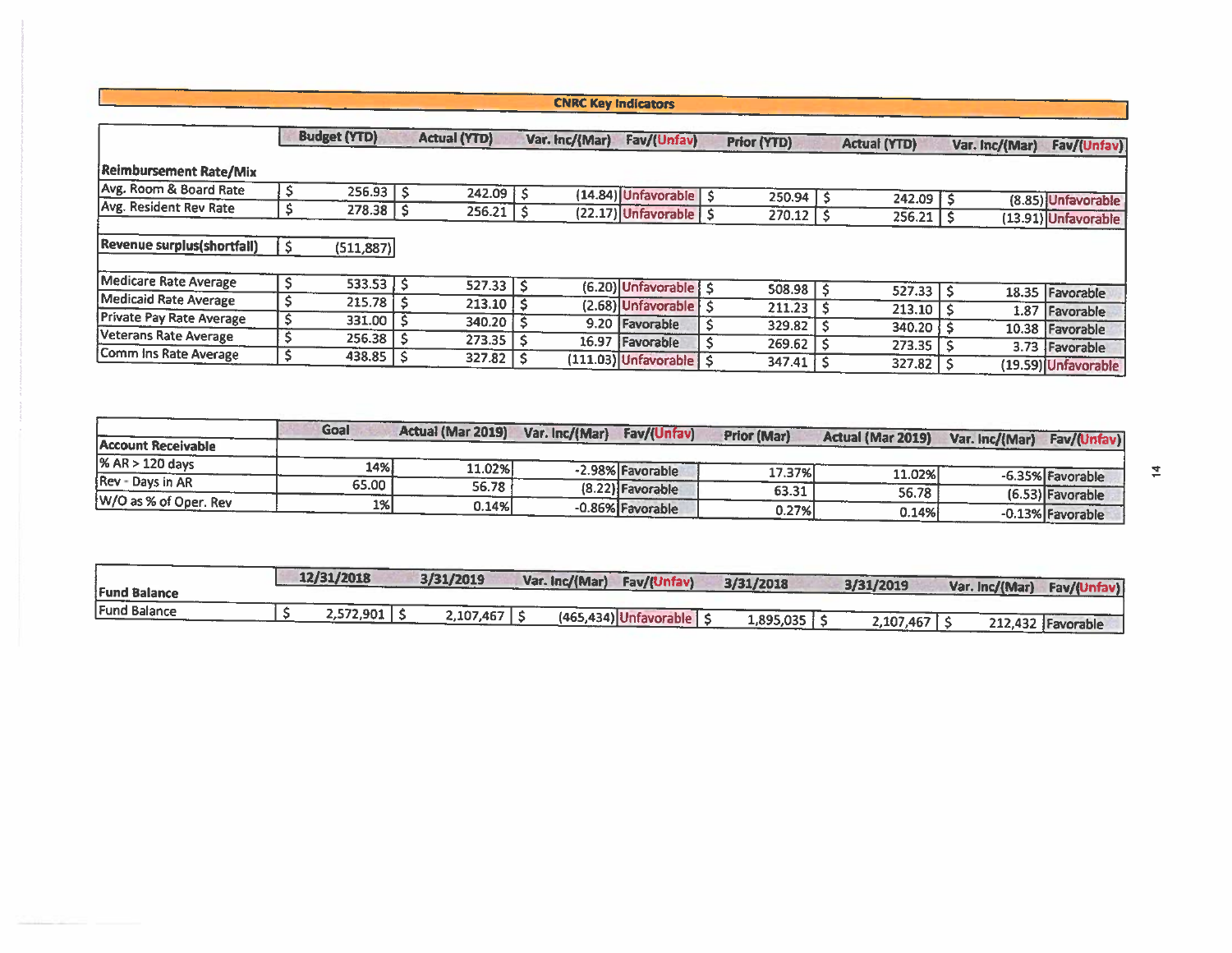

### HISTORICAL TREND OF ACCOUNTS RECEIVABLE

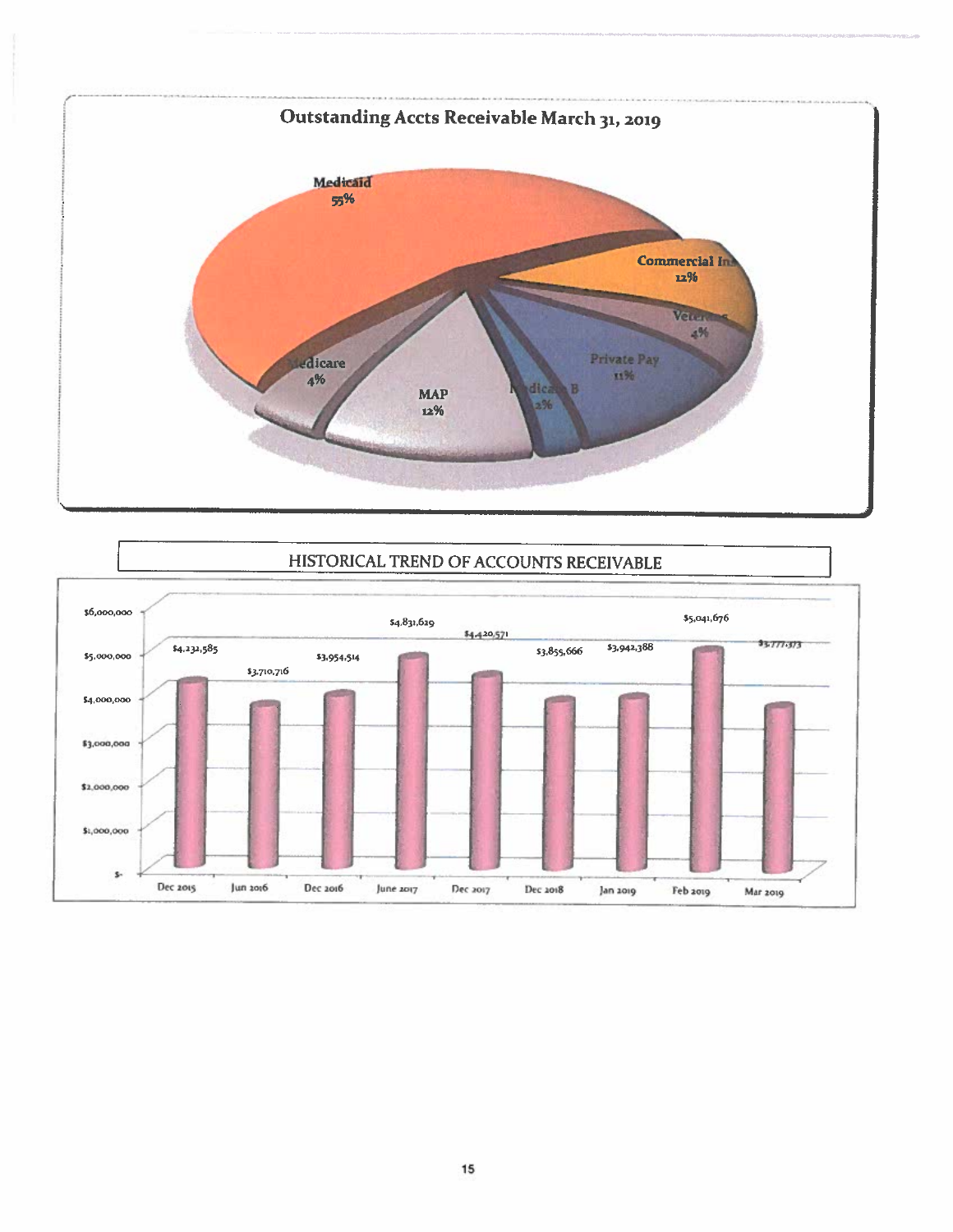

### DAYS IN ACCOUNTS RECEIVABLE

|          | Actual | Goal |
|----------|--------|------|
| Jan-19   | 58     | 65   |
| Feb-19   | 73     | 65   |
| $Mar-19$ | 57     | б5   |
|          |        |      |

WRITE OFFS as a PERCENTAGE OF OPER REVENUE



|        | Actual   | Goal     |
|--------|----------|----------|
| Jan-19 | $-0.33%$ | $1.00\%$ |
| Feb-19 | 0.22%    | 1.00%    |
| Mar-19 | 0.14%    | 1.00%    |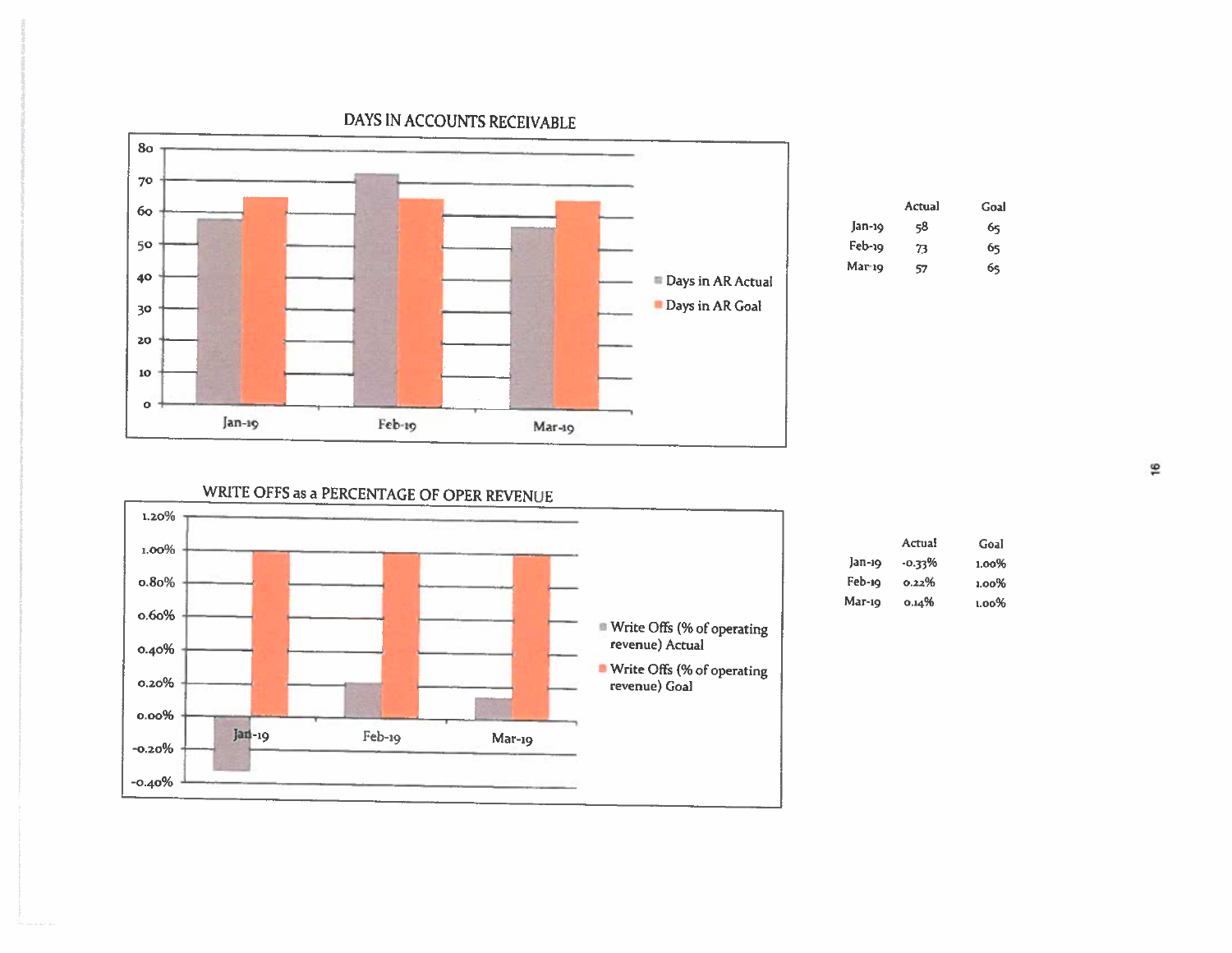### **CNRC Key Indicators**

|                                                                         |              | <b>Budget (YTD)</b> |              | <b>Actual (YTD)</b> |     | Var. Inc./(Mar)     | Fav/(Unfav)         |     | Prior (YTD)  |     | <b>Actual (YTD)</b>    |     | Var. Inc./(Mar)     | Fav/(Unfav)        |
|-------------------------------------------------------------------------|--------------|---------------------|--------------|---------------------|-----|---------------------|---------------------|-----|--------------|-----|------------------------|-----|---------------------|--------------------|
|                                                                         |              | 24,030              |              | 23,088              |     |                     |                     |     | 23,448       |     | 23,088                 |     |                     |                    |
| <b>LABOR COSTS</b>                                                      |              |                     |              |                     |     |                     |                     |     |              |     |                        |     |                     |                    |
| <b>Nursing Salary, Wages &amp;</b>                                      |              |                     |              |                     |     |                     |                     |     |              |     |                        |     |                     |                    |
| <b>Benefits - dollars</b>                                               | \$           | $3,272,722$ \$      |              | $2,877,965$ \$      |     | (394,757) Favorable |                     | \$. | 3,196,361    | -\$ |                        |     |                     |                    |
| Nursing Salary, Wages & Benefits -<br>PPD                               |              | \$136.19            |              | \$124.65            |     |                     |                     |     |              |     | 2,877,965              | \$  | (318,397) Favorable |                    |
| <b>Nursing Overtime - dollars</b>                                       | \$           | $141,938$ \$        |              |                     |     |                     | $(11.54)$ Favorable | -5. | 136.32       | -S  | $124.65$ $\frac{1}{5}$ |     |                     | (12) Favorable     |
| <b>Nursing Overtime - PPD</b>                                           | Ś            | $5.91$ $\mid$ \$    |              | 234,357<br>10.15    | S   | 92,419              | <b>Unfavorable</b>  | Ŝ   | 254,117      | -\$ | 234,357                | -S  |                     | (19,760) Favorable |
| <b>Nursing Agency - dollars</b>                                         | \$           | 266,200             | '\$          |                     |     |                     | 4.24 Unfavorable    | \$  | 10.84        | s.  | $10.15$ S              |     |                     | (1) Favorable      |
| <b>Nursing Agency - PPD</b>                                             | $\mathsf{s}$ | $11.08$ S           |              | 290,962             | S   | 24,762              | Unfavorable         | \$  | 3,861        | s   | 290,962                | -S  | 287,101             | <b>Unfavorable</b> |
| <b>NHPPD</b>                                                            |              | 3.46                |              | 12.60               |     |                     | 1.52 Unfavorable    | .s  | 0.16         | -Ś  | $12.60$ 5              |     |                     | 12 Unfavorable     |
| Dietary Salary, Wages, &                                                |              |                     |              | 3.25                |     | 0.21                | Unfavorable         | s   | 3.44         |     | 3.25                   | \$  |                     | (0.19) Unfavorable |
| <b>Benefits - dollars</b>                                               | \$           | 383,700   \$        |              | 341,544             | -S  |                     | (42,156) Favorable  | \$  | 351,536      | -S  | 341,544                | \$. |                     |                    |
| Dietary Salary, Wages, & Benefits -<br><b>PPD</b>                       | \$           | 15.97               | $\mathsf{S}$ | 14.79               |     |                     | $(1.17)$ Favorable  | S   | 14.99        | ŝ.  | $14.79$ S              |     |                     | (9,991) Favorable  |
| <b>Housekeeping &amp; Laundry</b>                                       |              |                     |              |                     |     |                     |                     |     |              |     |                        |     |                     | (0) Favorable      |
| Salary, Wages & Benefits -<br>dollars<br>Housekeeping & Laundry Salary, | s            | $299,525$ \$        |              | 290,500             | -\$ |                     | (9,025) Favorable   | \$  | 296,053      | -S  | $290,500$   \$         |     |                     | (5,553) Favorable  |
| Wages & Benefits -PPD                                                   | Ś            | $12.46$   \$        |              | 12.58               |     |                     | 0.12 Unfavorable    | \$  | $12.63$   \$ |     | $12.58$ $\sqrt{5}$     |     |                     | (0) Favorable      |
| <b>Total Operating Expenses</b>                                         | \$           | $6,932,345$ \$      |              | 6,494,297           | \$  | (438,048) Favorable |                     | \$  | 6,739,279    | s   | 6,494,297              | .s  | (244,982) Favorable |                    |
| <b>Total Operating Expenses -PPD</b>                                    | $\mathsf{S}$ | 288.49              | l \$         | 281.28              |     |                     | (7.20) Favorable    | \$  | 287.41       | -\$ | $281.28$   \$          |     |                     | (6) Favorable      |
|                                                                         |              |                     |              |                     |     |                     |                     |     |              |     |                        |     |                     |                    |
|                                                                         |              |                     |              |                     |     |                     |                     |     |              |     |                        |     |                     |                    |

**OTHER EXPENSES - unfavorable to budget year to date**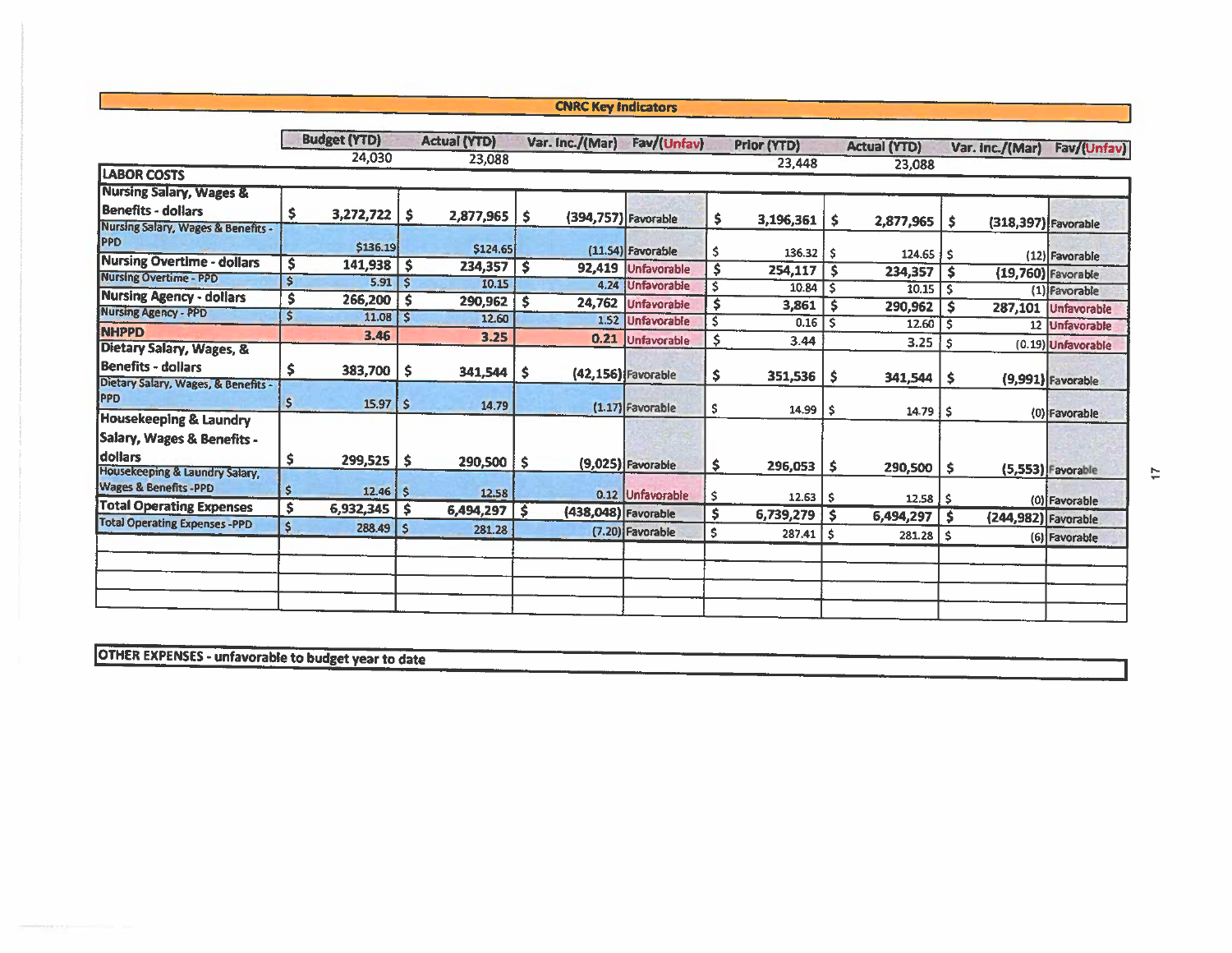

# PPD EXPENSE TRENDS - Claremont Nursing & Rehabilitation Center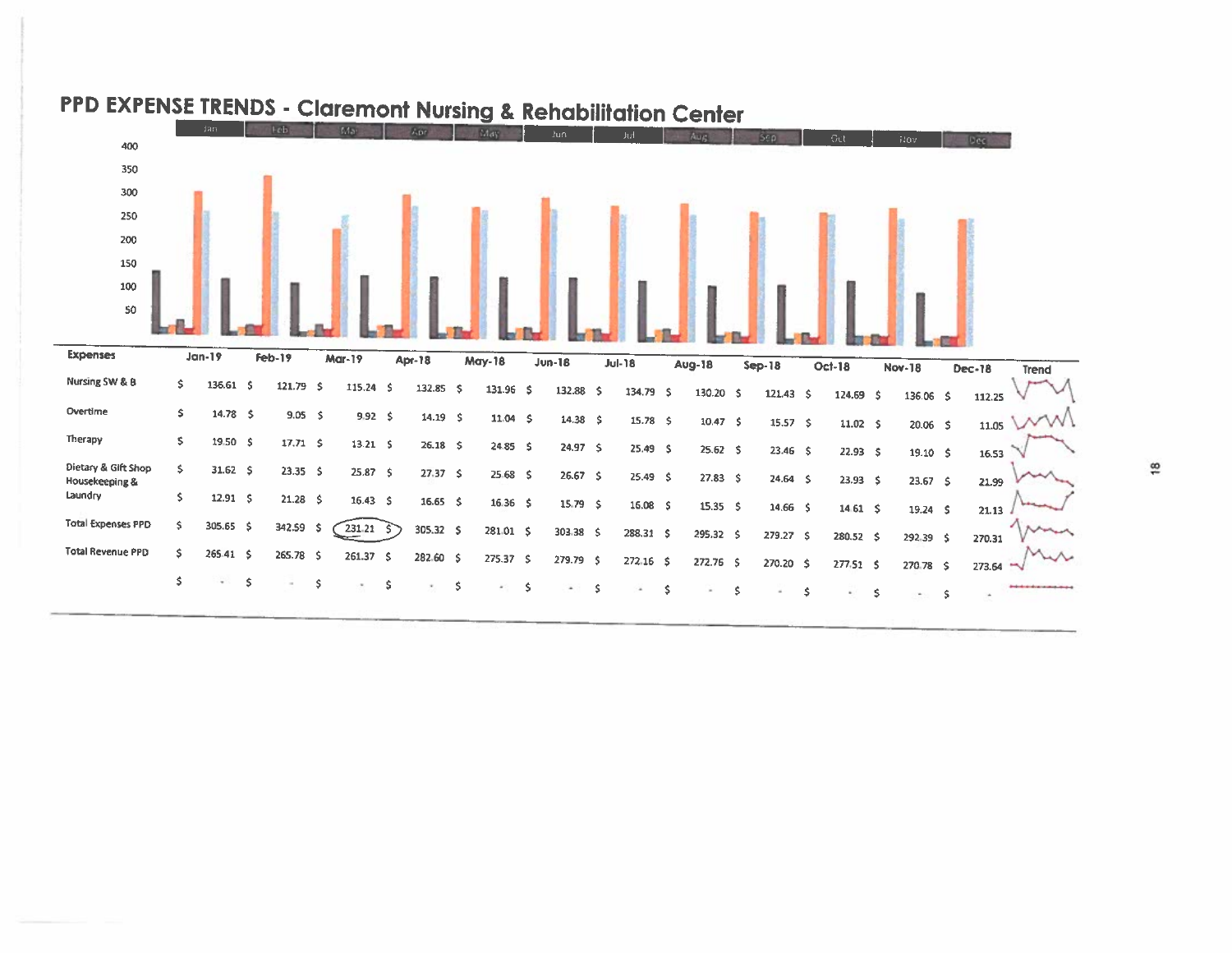| <b>The County of the Property</b>                   |                      |    | <b>Fund Balance Analysis 2019</b> |    |                    |     |                 |     |                   |     |           |
|-----------------------------------------------------|----------------------|----|-----------------------------------|----|--------------------|-----|-----------------|-----|-------------------|-----|-----------|
|                                                     | $Jan-19$             |    | Feb-19                            |    | <b>Mar-19</b>      |     | Apr-19          |     | May-19            |     | Jun-19    |
| Beginning balance                                   | 2,572,901            | -S | 2,303,613                         | Ŝ. | 1,814,575          | s   | 2,107,467       |     | 2,107,467         |     | 2,107,467 |
| monthly surplus / loss                              | (269, 288)           |    | (489, 038)                        |    | 292,892            |     |                 |     |                   |     |           |
| IGT Actual Payment/Revenue                          |                      |    |                                   |    |                    |     |                 |     |                   |     |           |
| Ending actual fund balance                          | 2,303,613            |    | 1,814,575                         |    | 2,107,467          |     | 2,107,467       |     | 2,107,467         |     | 2,107,467 |
| Accumulative actual fund balance depletion / gain   | (269 288)            |    | (758, 326)                        |    | (465, 434)         |     |                 |     |                   |     |           |
| IGT Safety Net Payment                              | \$<br>586,299        | s. | $1,172,598$   \$                  |    | 1,758,897          | \$. |                 | Ŝ.  | $\Delta \theta$   | \$  |           |
| Transfer out to GF                                  | s<br>$(378, 248)$ \$ |    | $(756, 496)$ \$                   |    | $(1, 134, 744)$ \$ |     |                 | \$. | ٠                 | \$. |           |
|                                                     |                      |    |                                   |    |                    |     |                 |     |                   |     |           |
| Fund balance adjusted for IGT smoothing             | s<br>2,511,664 \$    |    | $2,230,677.21$ \$                 |    | $2,731,620$ \$     |     | 2,107,467.23 \$ |     | $2,107,467.23$ \$ |     | 2,107,467 |
| Accumulative adju ted fund balance depletion / gain | (1237)               |    | [342, 224]                        |    | 158,719            |     |                 |     |                   |     |           |

|                                                      |   | <b>Jul-19</b>  |   | Aug-19         |    | <b>Sep-19</b>  |    | Oct-19       | <b>Nov-19</b>   |    | <b>Dec-19</b> |
|------------------------------------------------------|---|----------------|---|----------------|----|----------------|----|--------------|-----------------|----|---------------|
| Beginning balance                                    |   | 2,107,467      | s | 2,107,467      | -S | 2,107,467      | -S | 2,107,467    | \$<br>2,107,467 | -S | 2,107,467     |
| monthly surplus / loss                               |   |                |   |                |    |                |    |              |                 |    |               |
| IGT Actual Payment/Revenue                           |   |                |   |                |    |                |    |              |                 |    |               |
| <b>Ending actual fund balance</b>                    |   | 2,107,467      |   | 2,107,467      |    | 2,107,467      |    | 2,107,467    | 2,107,467       |    | 2,107,467     |
| Accumulative actual fund balance depletion / gain    |   |                |   |                |    |                |    |              |                 |    |               |
| IGT Safety Net Payment                               |   |                |   | $\sim$         |    |                |    |              |                 |    |               |
| Transfer out to GF                                   | Ŝ |                |   |                |    |                |    |              |                 |    |               |
|                                                      |   |                |   |                |    |                |    |              |                 |    |               |
| Fund balance adjusted for IGT smoothing              | s | $2,107,467$ \$ |   | $2,107,467$ \$ |    | $2,107,467$ \$ |    | 2,107,467 \$ | 2,107,467 \$    |    | 2,107,467     |
| Accumulative artjusted fund balance depletion / gain |   |                |   |                |    |                |    |              |                 |    |               |

YTD surplus (loss) YTD IGT Revenue, net

 $(465, 434)$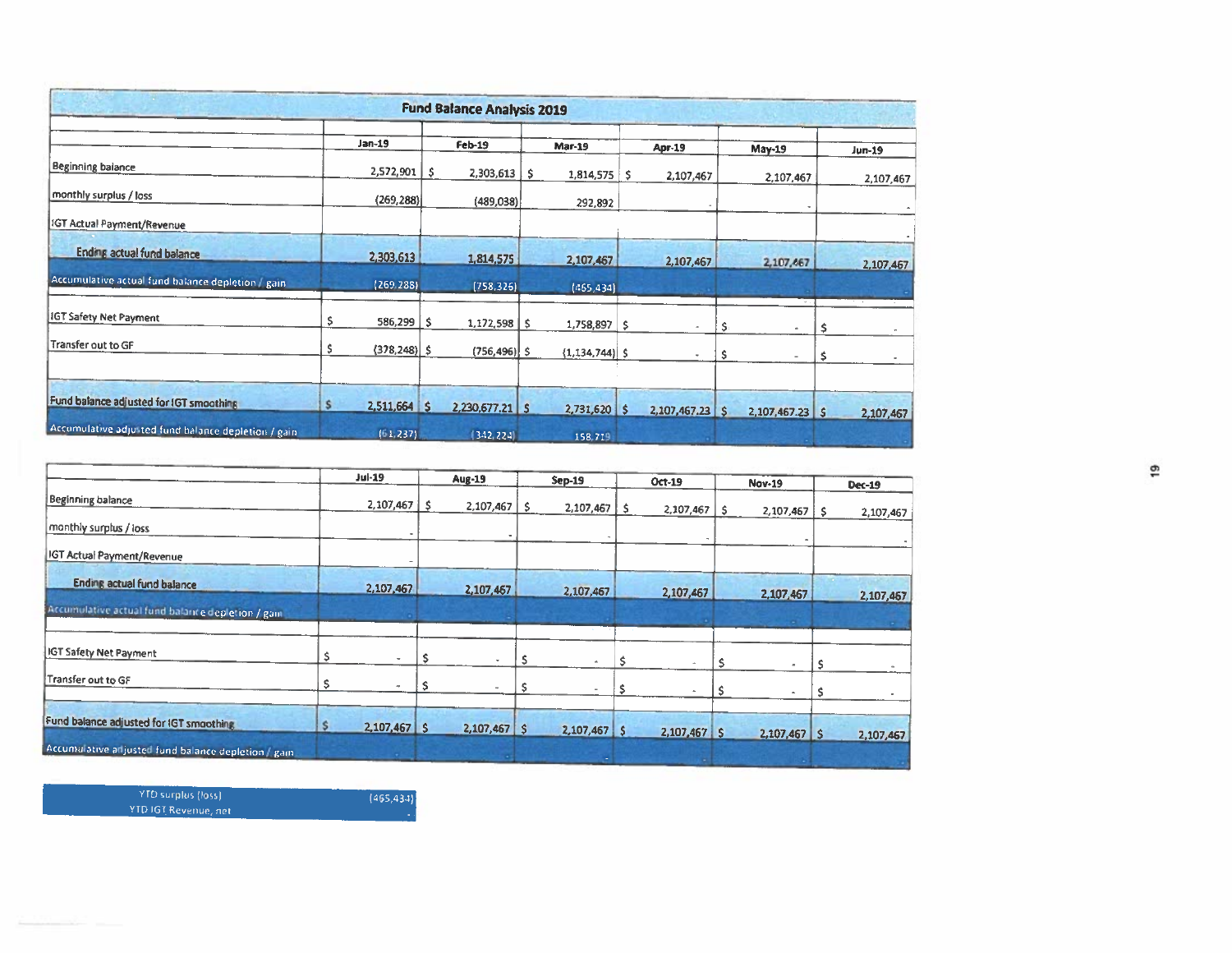#### **Claremont Nursing & Rehab Center Income Statement**

2019 Actual vs. Budget Comparison

|                                  |                | March YTD        |                     |                | Mar-19         |               |
|----------------------------------|----------------|------------------|---------------------|----------------|----------------|---------------|
|                                  | Actual         | <b>Budget</b>    | Inc/(Dec)           | Actual         | Budget         | Inc/(Dec)     |
| <b>Resident R&amp;B Revenues</b> | 5,589,288.39   | 6,174,143.98     | $(584, 855.59)$ 1)  | 1,895,686.94   | 2,126,657.94   | (230,971.00)  |
| Other resident revenues          | 325,964.33     | 515,430.93       | $(189,466.60)$ 1)   | 100,395.06     | 177,538.02     | (77, 142.96)  |
| <b>Misc MA Revenues</b>          | 198,917.61     | 1,846,000.00     | $(1,647,082.39)$ 2) | 66,305.87      | 615,825.60     | (549, 519.73) |
| <b>Bad Debt Allowance</b>        | (62, 212.13)   | (62,500.00)      | 287.87              | (21, 279.31)   | (20,850.00)    | (429.31)      |
| <b>Misc Revenues</b>             | 46,724.95      | 44,702.47        | 2,022.48            | 16,369.64      | 14,912.75      | 1,456.89      |
| <b>Total Revenues</b>            | 6,098,683.15   | 8,517,777.38     | (2,419,094.23)      | 2,057,478.20   | 2,914,084.31   | (856, 606.11) |
| Per Patient Day                  | 264.15         | 354.46           | (90.31)             | 261.37         | 352.07         | (90.70)       |
| Salary & Benefits                | (4,354,019.35) | (4,786,361.54)   | 432,342.19 3)       | (1,382,632.40) | (1,669,308.90) | 286,676.50    |
| <b>Operating</b>                 | (2,140,277.51) | (2, 145, 983.03) | 5,705.52            | (355, 355.89)  | (700, 490.52)  | 345,134.63    |
| Other expenses                   | (245, 311, 77) | (248, 187, 49)   | 2,875.72            | (82, 100.09)   | (82,795.35)    | 695.26        |
| <b>Total Expenses</b>            | (6,739,608.63) | (7, 180, 532.06) | 440,923.43          | (1,820,088.38) | (2,452,594.77) | 632,506.39    |
| Per Patient Day                  | (291.91)       | (298.82)         | 6.91                | (231.21)       | (296.31)       | 65.10         |
| Adj to Surplus/loss Non-proj     |                |                  |                     |                |                |               |
| Inc/(Dec) to Fund Balance        | (640, 925.48)  | 1,337,245.32     | (1,978,170.80)      | 237,389.82     | 461,489.54     | (224,099.72)  |
| Per Patient Day                  | (27.76)        | 55.65            | (83.41)             | 30.16          | 55.76          | (25.60)       |

**YTD variance explanations** 

1) Year to date average daily census is 10.47 below budget projections; that is 942 days. This equates to an estimated revenue shortfall due to census of \$241,348.26

1) Net rate is \$22.17 below budget causing an estimated revenue shortfall of \$511,887 due to rate variance

2) The IGT Safety Net payment will not be received until June. The budget is split over a 12 month period.

3) NHPPD'S for the month of March was 3.25 to the budget of 3.46

3) Salary and Benefits for the month are \$432,342 underbudget. This is due to:

3a) FT/PT are under budget \$390K with CNAs making up the majority of this

3b) Vacancies in the CNA's is causing high OT to meet staffing needs; Regular overtime is over budget \$90k mostly CNAs to meet staffing needs

3c) Benefits are under budget by \$129,400 driven mostly by Medical and FICA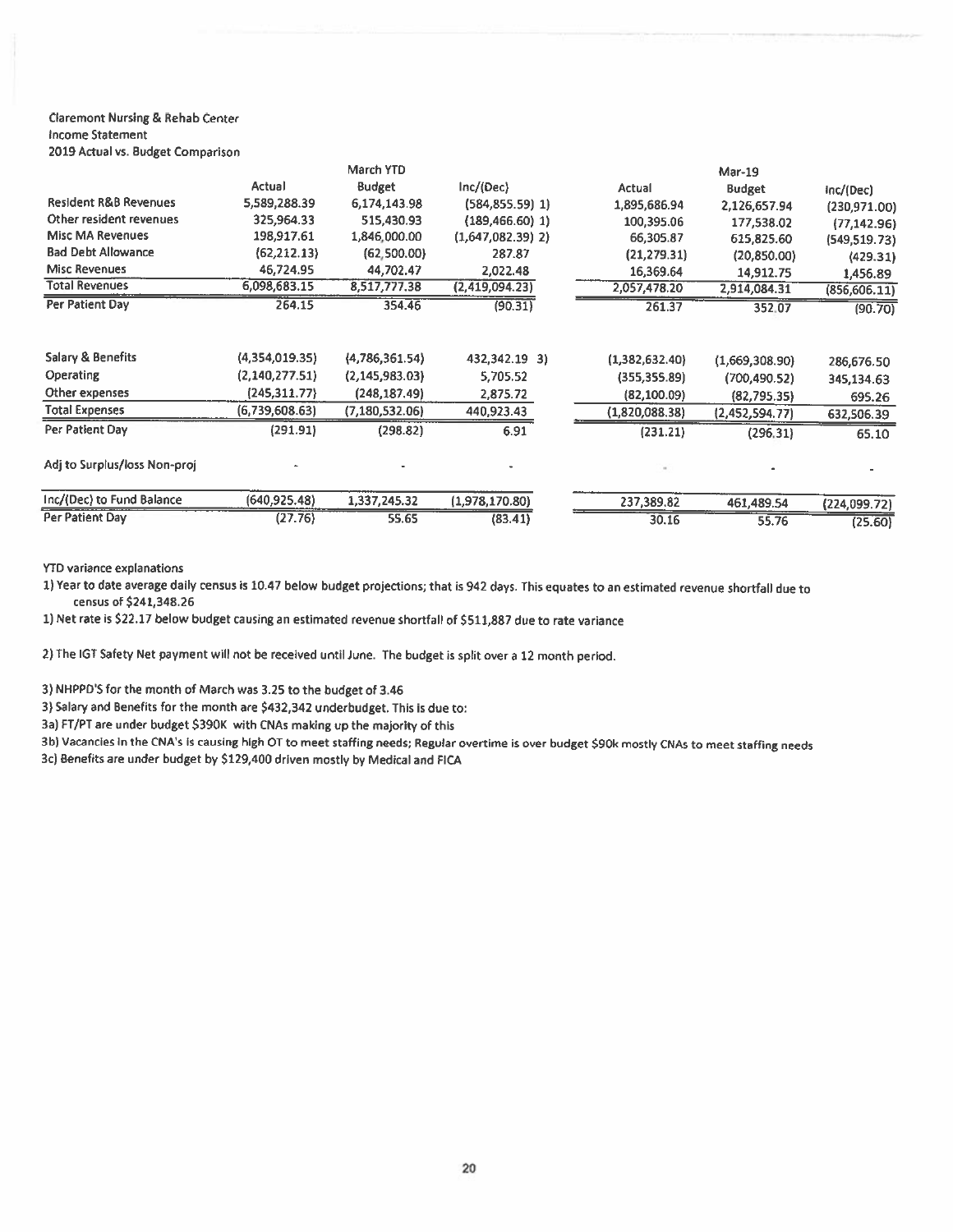### CNRC UPDATE 4/29/19

- 1. Star rating  $-$  dropped to 3 from  $5 -$  reasons
- 2. PACAH Spring Conference themes staffing, CHC MCO, marketing, funding, staffing
- 3. National Skilled Care Nursing Week celebration 'Live soulfully'
- 4. CHC MCO training week of 5/15, September-October enrollment
- 5. EAP re-orientation for managers, all employees 4/30

 $\overline{\phantom{a}}$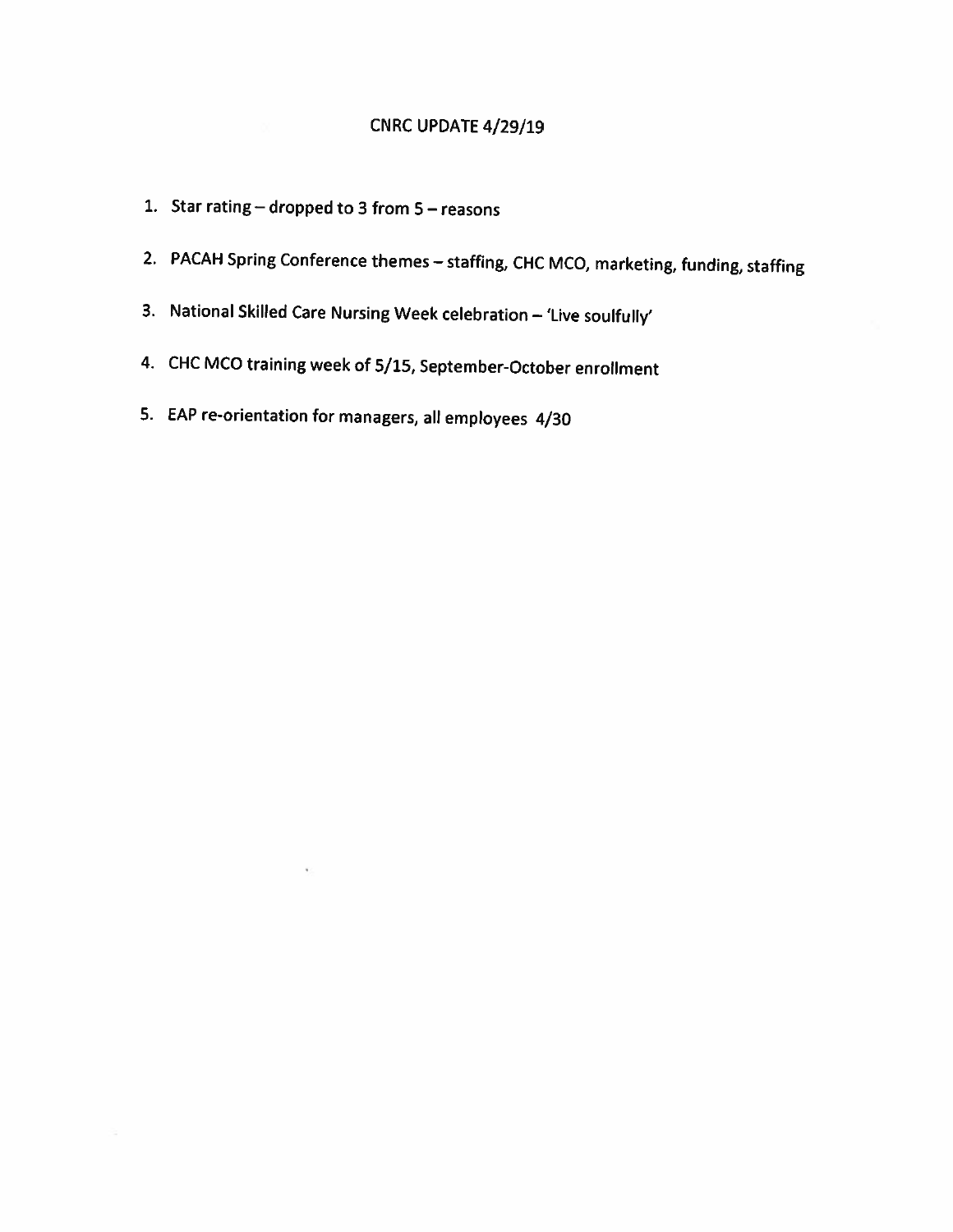### Claremont nursing and Renabilitation Center **Commissioner's Board Meeting** April 28, 2019<br>Submitted by Heather A. Raisig RN, DON

 $\label{eq:2.1} \begin{array}{ccccc} \mathcal{L}_{\mathcal{P}} & \mathcal{L}_{\mathcal{P}} & \mathcal{L}_{\mathcal{P}} & \mathcal{L}_{\mathcal{P}} \end{array} \end{array}$ 

 $\mathcal{A}^{\pm}$ 

| March                                     |                                                                                                                                              | <b>March Report</b>                                                                                                                                 | April                                                     |         |          |                                                             |                | <b>April Report</b>                                                                                                                       |  |  |  |  |
|-------------------------------------------|----------------------------------------------------------------------------------------------------------------------------------------------|-----------------------------------------------------------------------------------------------------------------------------------------------------|-----------------------------------------------------------|---------|----------|-------------------------------------------------------------|----------------|-------------------------------------------------------------------------------------------------------------------------------------------|--|--|--|--|
| <b>Staffing</b>                           |                                                                                                                                              | Review current "Reassignment" Policy with LPN's for                                                                                                 | <b>Staffing</b>                                           |         |          |                                                             |                | Identified no longer a Master Schedule for LPN's to evaluate                                                                              |  |  |  |  |
|                                           | suggestions to decrease amount of time LPN's are                                                                                             |                                                                                                                                                     |                                                           |         |          |                                                             |                | open positions                                                                                                                            |  |  |  |  |
| working as aides.                         |                                                                                                                                              |                                                                                                                                                     |                                                           |         |          |                                                             |                |                                                                                                                                           |  |  |  |  |
|                                           |                                                                                                                                              |                                                                                                                                                     |                                                           |         |          |                                                             |                | Master Schedule has been implemented for CNA position                                                                                     |  |  |  |  |
|                                           |                                                                                                                                              | Request from LPN's to re-evaluate current open                                                                                                      |                                                           |         |          |                                                             |                | control and RN position Control.                                                                                                          |  |  |  |  |
|                                           |                                                                                                                                              | positions (8 hour) to re-evaluate additional (12 hour)                                                                                              |                                                           |         |          |                                                             |                |                                                                                                                                           |  |  |  |  |
|                                           |                                                                                                                                              | along with current positions.                                                                                                                       |                                                           |         |          |                                                             |                | In process of revising "reassignment policy"-will be                                                                                      |  |  |  |  |
|                                           |                                                                                                                                              |                                                                                                                                                     |                                                           |         |          |                                                             |                | controlled by scheduling department vs. individual nurses                                                                                 |  |  |  |  |
|                                           |                                                                                                                                              | Will work with Labor Management on above issues                                                                                                     |                                                           |         |          |                                                             |                | on floor                                                                                                                                  |  |  |  |  |
| <b>5 Star Nursing Home Compare</b>        |                                                                                                                                              | Health Inspection Changes for April 2019:                                                                                                           | <b>5 Star Nursing Home Compare</b>                        |         |          |                                                             |                | The April 2019 Five-Star ratings                                                                                                          |  |  |  |  |
| *****<br><b>Overall Quality</b>           |                                                                                                                                              | The health inspection rating will begin to incorporate surveys that                                                                                 | <b>Overall Quality</b>                                    |         | ***      |                                                             |                | Health Inspection 2016-2018                                                                                                               |  |  |  |  |
| ****<br><b>Health Inspection</b>          |                                                                                                                                              | occurred on or after 11/28/2017.<br>The rating will be based on three cycles of survey data.<br>$\bullet$                                           | <b>Health Inspection</b>                                  |         | ***      |                                                             |                | The Quality Measure (QM) Rating data from the first, second, third and fourth                                                             |  |  |  |  |
| *****                                     |                                                                                                                                              | Cycle 1 will be weighted 1/2, cycle 2 weighted 1/3, and                                                                                             | <b>Quality Measures</b>                                   |         | ****     |                                                             |                | quarters of 2018                                                                                                                          |  |  |  |  |
| <b>Quality Measures</b>                   |                                                                                                                                              | cycle 3 weighted 1/6.                                                                                                                               |                                                           |         |          |                                                             |                | Re-hospitalization and emergency department claims-based                                                                                  |  |  |  |  |
| ***<br><b>Staffing</b>                    |                                                                                                                                              | It is not possible to predict the health inspection star<br>$\bullet$                                                                               | <b>Staffing</b>                                           |         | **       |                                                             |                | quality measures data from 10/1/2017 through 9/30/2018                                                                                    |  |  |  |  |
| ***<br><b>RN Staffing</b>                 |                                                                                                                                              | rating in advance as the total weighted health inspection<br>score for each facility will be compared to the state                                  | <b>RN Staffing</b>                                        |         | **       |                                                             |                | Community discharge claims-based quality measure using data<br>from 10/1/2016 through 9/30/2017                                           |  |  |  |  |
|                                           |                                                                                                                                              | distribution in April 2019.                                                                                                                         | To get increase in Overall Rating:                        |         |          |                                                             |                | Short-stay pressure ulcer MDS 3.0 quality measure data from                                                                               |  |  |  |  |
|                                           |                                                                                                                                              | <b>Important News</b>                                                                                                                               |                                                           |         |          |                                                             |                | 7/1/2017 through 6/30/2018.<br>New QM rating thresholds: CMS expects nursing homes to continue making                                     |  |  |  |  |
| <b>Survey</b>                             |                                                                                                                                              | <b>Staffing Changes for April 2019:</b>                                                                                                             |                                                           |         |          |                                                             |                | quality improvements over time:                                                                                                           |  |  |  |  |
| On hold until April 2019                  |                                                                                                                                              | 1. The national staffing star rating cut points will be updated.                                                                                    | Step 1: Start with the health inspection rating.          |         |          |                                                             |                | Raised QM thresholds to promote further progress.<br>٠                                                                                    |  |  |  |  |
|                                           |                                                                                                                                              | 2. The staffing and RN staffing ratings will be set to one star if there are                                                                        | Step 2: Add one star to the Step 1 result if the staffing |         |          |                                                             |                | Adjusting ratings' thresholds to raise the expectations for quality<br>٠                                                                  |  |  |  |  |
| <b>Staffing Ratings</b>                   |                                                                                                                                              | four or more days without RN staffing hours on days when there are<br>residents in a facility (previously this occurred when there were seven or    | rating is four or five stars and greater than the health  |         |          |                                                             |                | and incentivize continuous quality improvement<br>Increase in thresholds is based on the rate of improvement on                           |  |  |  |  |
| Change expected hours to case mix hours   |                                                                                                                                              | more days without RN staffing hours).                                                                                                               | inspection rating:                                        |         |          |                                                             |                | QM scores since the last revision in February 2015.                                                                                       |  |  |  |  |
| based of RUG-IV levels.                   |                                                                                                                                              | 3. Staffing ratings are no longer being suppressed for nursing homes that                                                                           | Step 3: Add one star to the Step 2 result if the quality  |         |          |                                                             |                |                                                                                                                                           |  |  |  |  |
|                                           |                                                                                                                                              | have five or more days with residents and no nurse staffing hours<br>reported.                                                                      | measure rating is five stars.                             |         |          |                                                             |                | The Staffing and RN Staffing Ratings are based on Payroll-based Journal staffing<br>data reported for the fourth calendar quarter of 2018 |  |  |  |  |
|                                           |                                                                                                                                              | 4. The term "expected hours" will be replaced with the term "case-mix                                                                               |                                                           |         |          |                                                             |                | Set new staffing rating thresholds                                                                                                        |  |  |  |  |
| Comparison from Feb 2018 to Feb 2019      |                                                                                                                                              | hours" in the staffing rating calculations. The case-mix hours are based                                                                            | Survey                                                    |         |          |                                                             |                | To incentivize improved nursing home staffing levels, establishing                                                                        |  |  |  |  |
|                                           |                                                                                                                                              | on the RUG-IV levels of the residents using the same<br>Methodology previously used for the expected hours calculation.                             | <b>Health Inspection Freeze lifted by CMS</b>             |         |          |                                                             |                | new thresholds for staffing ratings.                                                                                                      |  |  |  |  |
| CASE MIX INDEX for Feb 2019 1.10 MA       |                                                                                                                                              |                                                                                                                                                     | 2016-2018 Annuals                                         |         |          |                                                             |                | Adjusting the staffing rating's grid to increase the weight<br>٠<br>registered nurse staffing has on the staffing rating                  |  |  |  |  |
| <b>Total 1.14</b>                         |                                                                                                                                              | Quality Measure (QM) Changes for April 2019:                                                                                                        |                                                           |         |          |                                                             |                | Summary:                                                                                                                                  |  |  |  |  |
| CASE MIX INDEX for Feb 2018 1.07 MA       |                                                                                                                                              | 1. NHC will report separate ratings for short-stay residents' quality of<br>care and long-stay residents' quality of care in addition to an overall | <b>Staffing Domain</b>                                    |         |          |                                                             |                | As CMS changes the thresholds and methodology for                                                                                         |  |  |  |  |
| Total 1.08                                |                                                                                                                                              | quality of care rating.                                                                                                                             | <b>Case Mix Adjusted for Expected Hours</b>               |         |          |                                                             |                | performance on both the Quality Measures and Staffing                                                                                     |  |  |  |  |
|                                           |                                                                                                                                              | 2. There will be a total of 17 QMs used in the calculation of the Five-Star                                                                         | CASE MIX INDEX for Feb 2019 1.10 MA Total 1.14            |         |          |                                                             |                | domains, many nursing homes will see a decline in their                                                                                   |  |  |  |  |
|                                           |                                                                                                                                              | QM rating with 10 long-stay and 7 short-stay QMs.                                                                                                   | CASE MIX INDEX for Feb 2018 1.07 MA Total 1.08            |         |          |                                                             |                | rating in these areas until they make further                                                                                             |  |  |  |  |
|                                           | 3. The scoring rules for the quality measures are changing to give more<br>weight to measures with greater opportunity for improvement. Some |                                                                                                                                                     |                                                           |         |          |                                                             |                | improvements. Because the QM and Staffing ratings are                                                                                     |  |  |  |  |
|                                           |                                                                                                                                              | measures will have a maximum score of 150 points while the maximum                                                                                  |                                                           |         |          |                                                             |                | also used as part of the Overall rating, some nursing homes                                                                               |  |  |  |  |
|                                           |                                                                                                                                              | number of points for other measures will be 100.                                                                                                    |                                                           | Current | Scenario | Scenario                                                    | Scenario       | will experience a decline in their Overall Five Star                                                                                      |  |  |  |  |
|                                           |                                                                                                                                              | 4. There will be new thresholds for the quality measure rating. The<br>thresholds are being adjusted based on the improvement in QMs that           |                                                           | 2 Star  | 1 TO     | 2T0                                                         | 3 TO           | However, a decline in a nursing home's Five Star rating,                                                                                  |  |  |  |  |
|                                           |                                                                                                                                              | has occurred since July 2016, which is the last time that the measure                                                                               |                                                           |         | achieve  | achieve                                                     | <b>Achieve</b> | absent any new inspection information, does not                                                                                           |  |  |  |  |
| <b>Quality Measures Trending</b>          |                                                                                                                                              | thresholds were adjusted.                                                                                                                           |                                                           |         | 3 Star   | 3 star                                                      | 4 star         |                                                                                                                                           |  |  |  |  |
| Long Stay-Increase ADL, Antipsychotic and |                                                                                                                                              | 5. The long-stay claims-based QM, number of hospitalizations per 1,000<br>long-stay resident days, will be added to the Five-Star QM rating         | <b>RN</b>                                                 | .467    | .467     | .508                                                        | .731           | necessarily represent a sudden decline in quality. In other                                                                               |  |  |  |  |
| move independently worsened continue      |                                                                                                                                              | calculation.                                                                                                                                        | 2 Star<br>2 Star<br>3 Star<br>4 Star                      |         |          |                                                             |                | words, if a facility's rating changes, it may not have been                                                                               |  |  |  |  |
| above CMS thresholds                      |                                                                                                                                              | 6. A new long-stay claims-based QM, number of outpotient emergency                                                                                  | $3.108 -$<br><b>OVERALL</b><br>3.379<br>4.038             |         | 3.58     | due to any change in how the facility operates or the level |                |                                                                                                                                           |  |  |  |  |
|                                           |                                                                                                                                              | department visits per 1,000 long-stay resident days, will be added to the                                                                           |                                                           | 2 Star  | 4 Star   | 3.579                                                       | 3 Star         | of care provided. In these cases, the change in rating would                                                                              |  |  |  |  |
| Short Stay-new antipsychotics above CMS   |                                                                                                                                              | Five-Star QM rating calculation.<br>7. The short-stay MDS-based QM, percentage of residents with pressure                                           |                                                           |         |          | 2 Star                                                      |                | represent a change in the methodology for calculating                                                                                     |  |  |  |  |
| thresholds                                |                                                                                                                                              | ulcers that are new or worsened, will be replaced with the SNF QRP QM,                                                                              |                                                           |         |          |                                                             |                | certain measures                                                                                                                          |  |  |  |  |
|                                           |                                                                                                                                              | percentage of SNF residents with pressure ulcers that are new or                                                                                    |                                                           |         |          |                                                             |                |                                                                                                                                           |  |  |  |  |
|                                           |                                                                                                                                              | worsened, in the Five-Star QM rating calculation.                                                                                                   |                                                           |         |          |                                                             |                |                                                                                                                                           |  |  |  |  |